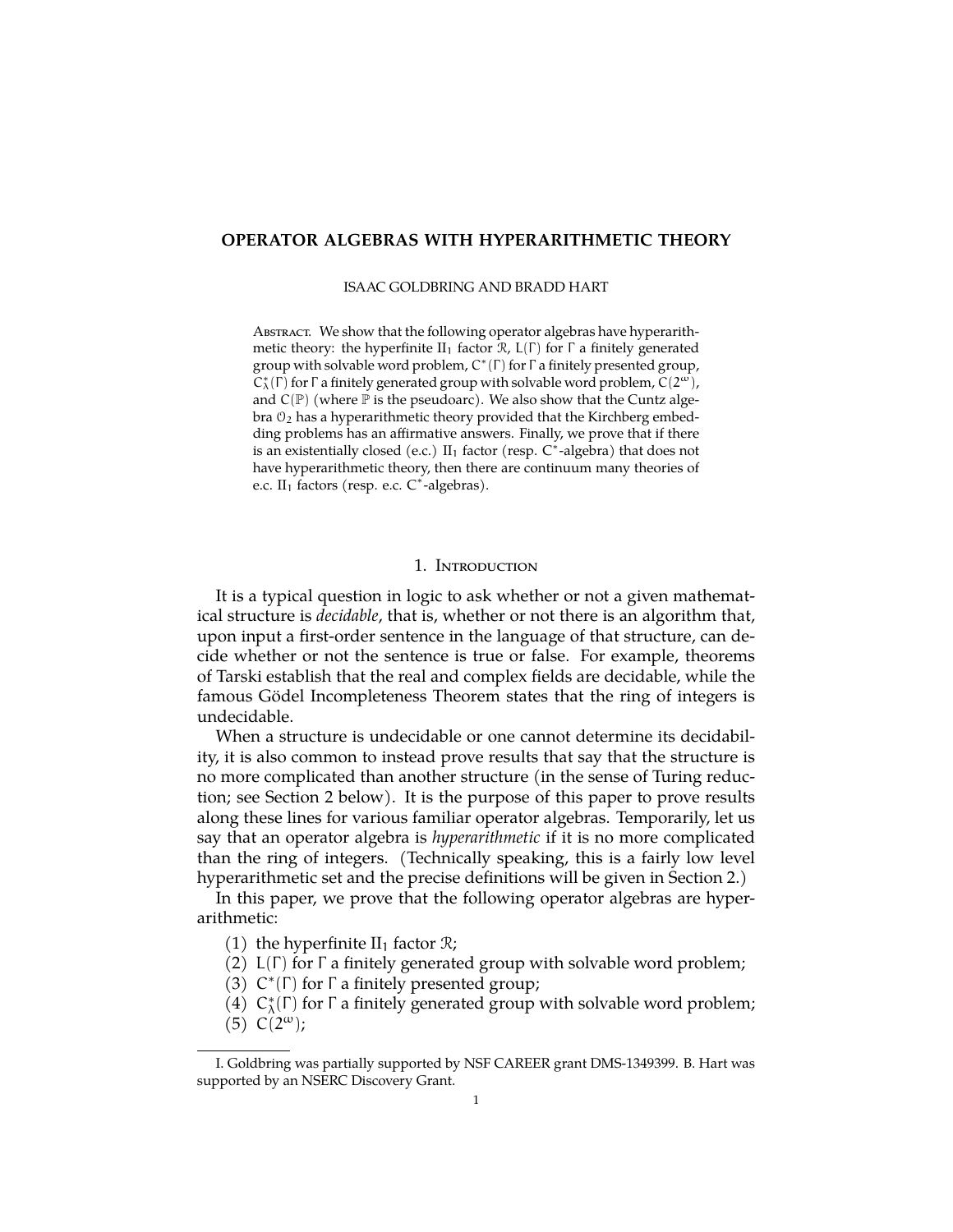- (6)  $C(\mathbb{P})$  (where  $\mathbb P$  is the pseudoarc).
- (7) the Cuntz algebra  $\mathcal{O}_2$  (provided every C<sup>\*</sup>-algebra embeds into an ultrapower of  $\mathcal{O}_2$ ).

To ensure that the above results are nontrivial, we note that the main result of [\[3\]](#page-16-0) implies that there are continuum many different theories of  $II<sub>1</sub>$  factors (resp. C\*-algebras) whence there can be only countably many hyperarithmetic  $II_1$  factors and  $C^*$ -algebras.

Our results are proven using two main techniques. The first is to quote a result of Camrud, McNicholl, and the current author from [\[5\]](#page-16-1), which states that if an algebra has a *hyperarithmetic presentation*, then it is hypearithmetic; this technique applies to examples  $(1)-(4)$  from the above list (where the results of [\[12\]](#page-16-2) are used to show that the algebras have hyperarithmetic presentations).

Our other main technique is to prove the continuous analogue of a clas-sical result (see [\[17,](#page-16-3) Chapter 7, Section 2]), which shows that if  $T$  is an arithemetic theory, then its *finite forcing companion* is hyperarithmetic. This technique is how we deduce the remaining examples.

It is an open problem in the model theory of operator algebras whether or not there are two distinct theories of *existentially closed* (e.c.)  $II_1$  factors (resp. C ∗ -algebras). Here, an e.c. operator algebra is the model-theoretic formulation for what it means for the operator algebra to be "algebraically closed" in the sense of field theory. In this paper, we prove the continuous analogue of a fact from classical logic due to Simpson ([\[17,](#page-16-3) Chapter 7, Section 4]), which, when specialized to the above context, states if there is an e.c.  $II_1$  factor (resp.  $C^*$ -algebra) that is not hyperarithmetic, then there are actually continuum many distinct theories of e.c.  $II_1$  factors (resp.  $C^*$ algebras). In the case of groups, one can show that the theory of the socalled *infinitely generic* groups interprets second-order arithmetic (so is not hyperarithmetic), leading to a quick proof that there are continuum many distinct theories of e.c. groups. We conjecture that the same fact should be true in the  $II_1$  factor and  $C^*$ -algebra contexts.

The appropriate logical framework for studying operator algebras is *continuous logic* and there have been a plethora of attempts to approach this logic with operator algebraists in mind (e.g. [\[10\]](#page-16-4)). For this reason, and to keep the paper relatively short, we assume that the reader is somewhat familiar with continuous model theory.

However, we do not assume that the reader is familiar with the requisite computability theory. For that reason, in Section 2 we give a rapid account of the basic facts needed to follow the proofs in this paper. We also take this opportunity to treat Gödel numbering in continuous logic and to discuss some subtleties about relative computability of theories in continuous logic.

We would like to thank Timothy McNicholl and Andreas Thom for helpful discussions around this work.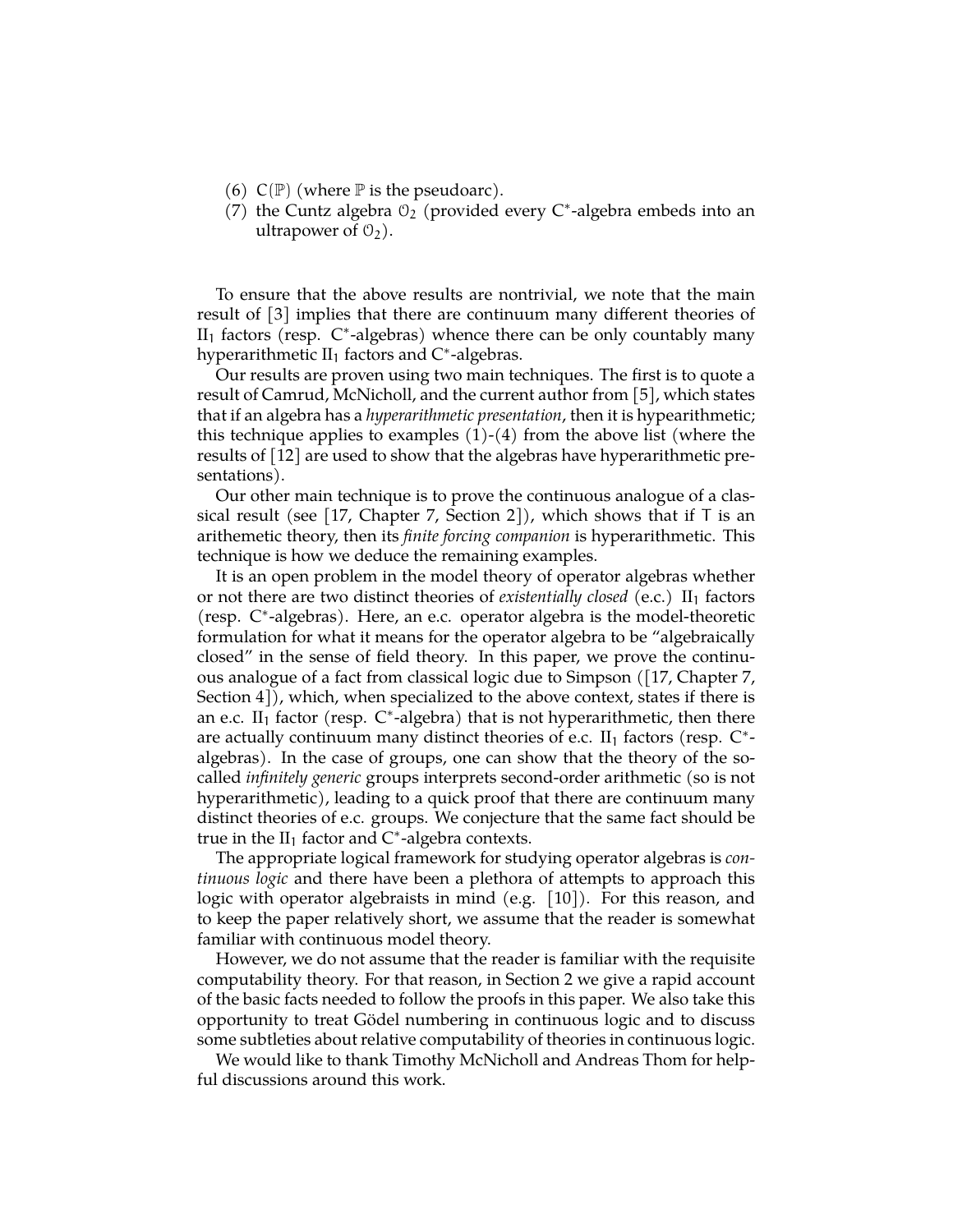# 2. Preliminaries

2.1. **Computability theory.** We begin this section with a brief discussion of the basic notions from computability theory; a good and accessible reference is [\[8\]](#page-16-5) and a more advanced reference is [\[24\]](#page-17-0).

Computability theory studies the question of what it means for a function f :  $\mathbb{N}^k \to \mathbb{N}$  to be "computable." Naïvely speaking, such a function f should be computable if there is an algorithm $^1$  $^1$  such that, upon input  $(\mathfrak{a}_1,\ldots,\mathfrak{a}_\mathsf{k})\in$  $\mathbb{N}^k$ , runs and eventually halts, outputting the result  $f(a_1, \ldots, a_k)$ . There are many approaches to formalizing this heuristic (e.g. Turing-machine computable functions and recursive functions) and all known formalizations can be proven to yield the same class of functions. This latter fact gives credence to the *Church-Turing thesis*, which states that this aformentioned class of functions is indeed the class of functions that are computable in the naïve sense described above. In the rest of this paper, we will never argue about this class of functions using any formal definition but will only argue informally in terms of some kind of algorithm or computer; this is often referred to as arguing using the Church-Turing Thesis. We call a subset of  $\mathbb{N}^k$ computable if its characteristic function is computable.

We will also consider a relative form of computability in the following sense: given a function  $g : \mathbb{N}^l \to \mathbb{N}$ , a g-**algorithm** is an algorithm in the usual sense that is also allowed to make "queries" to an "oracle" which has access to the function g. Thus, for example, in the course of running the algorithm, the computer is allowed to query the oracle and ask what is the value of  $g(15)$  and then use that information in the computation. A function f as above is then said to be g**-computable** (or that g **computes** f) if it is computable using a g-algorithm. Of course, if g were itself computable, then f would be computable as well. We say that a subset of  $\mathbb{N}^k$  is g-computable if its characteristic function is g-computable.

If  $f : \mathbb{N}^k \to \mathbb{N}$  and  $g : \mathbb{N}^l \to \mathbb{N}$  are functions, we say that f **Turing reduces** to q, denoted  $f \leq_T q$ , if f is g-computable. This is a preorder on the set of functions from finite cartesian powers of  $N$  to  $N$ . We say that f and g as above are **Turing equivalent**, denoted  $f \equiv_T q$ , if  $f \leq_T q$  and  $q \leq_T f$ . This is indeed an equivalence relation whose equivalence classes are called **Turing degrees**. We typically denote Turing degrees by **d**. We often abuse notation and refer to a **d**-algorithm when we mean a g-algorithm for some  $g \in \mathbf{d}$ . (The choice of representative of **d** is often irrelevant). Similarly, we speak of **d**-computable functions and sets. The preorder  $\leq_T$  induces a partial order, also denoted  $\leq_T$ , on the set of Turing degrees. We write  $d_1 <_{\text{T}} d_2$  if  $d_1 \leq_{\text{T}} d_2$  but  $d_1 \neq d_2$ . The Turing degree consisting of precisely the computable functions is denoted by **0**. It is clear that **0** is the minimum element of the poset of Turing degrees.

<span id="page-2-0"></span><sup>1</sup>This algorithm is allowed to refer to basic arithmetic operations such as addition and multiplication.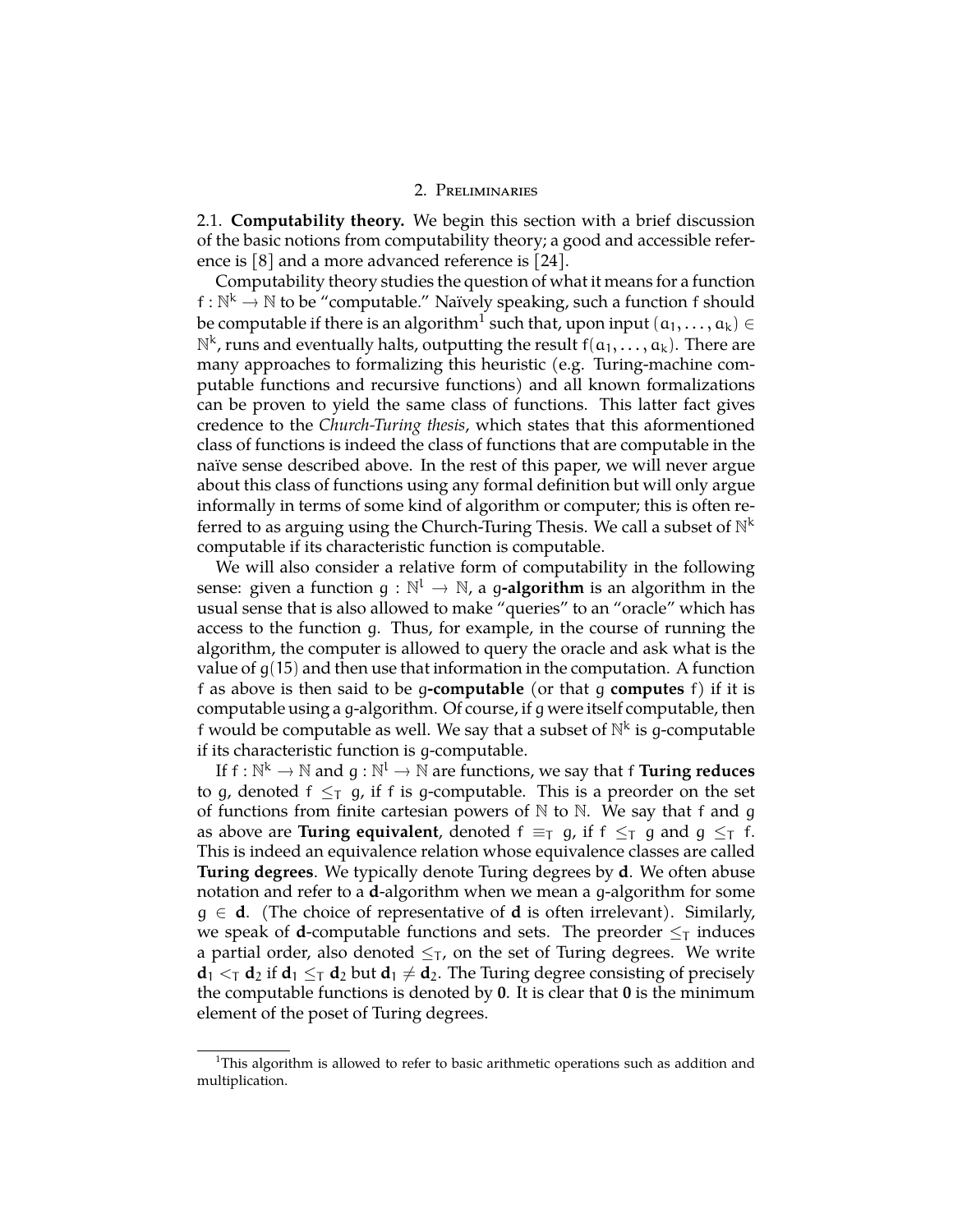Given a Turing degree **d**, there is a unique Turing degree **d**', called the **jump of d**, such that **d**  $\lt_{T}$  **d**' and whenever **d**  $\lt_{T}$  **e**, then **d**<sup>'</sup>  $\leq_T$  **e**. (**d**' is the Turing degree of the *halting problem* relativized to **d**.) We can iterate the jump operation a finite number of times and we let  $\mathbf{d}^{(\rm n)}$  denote the  $\mathfrak{n}^{\rm th}$ iterated jump of **d**. We will shortly discuss how to iterate the jump an infinite number of times as well.

It will become convenient for us to use an equivalent formulation of these concepts in terms of definability in first-order arithmetic. We consider the first-order language for studying the natural numbers that contains function symbols for addition and multiplication, a relation symbol for the ordering, and constant symbols for 0 and 1. One defines a hierarchy of formulae, called the **arithmetic hierarchy**, first by defining  $\Delta_0$  formulae to consist of only those formulae defined using "bounded" quantifiers (such as  $\forall x < m$ and  $\exists x < m$ ). Supposing by recursion that one has defined  $\Sigma_m$  and  $\Pi_m$ formulae, one defines  $\Sigma_{m+1}$  formulae to be those of the form  $\exists x \varphi$ , where  $\varphi$  is  $\Pi_{m}$ , and  $\Pi_{m+1}$  formulae to be of the form  $\forall x \psi$ , where  $\psi$  is  $\Sigma_m$ . A set  $A \subseteq \mathbb{N}$  is called  $\Sigma_{m}$  or  $\Pi_{m}$  if it can be defined by a formula of that type, and it is called  $\Delta_{m}$  if it can be defined both by a  $\Sigma_{m}$  formula and a  $\Pi_{m}$  formula.

Since the  $\Delta_0$  formulae are precisely those that define computable sets, given a degree **d**, if we change the definition of  $\Delta_0$  formulae above to consider those formulae which define **d**-computable sets, and then continue the recursive definitions as before, one arrives at the relativized hierachy of formulae denoted  $\Sigma_n^d$ ,  $\Pi_n^d$ , and  $\Delta_n^d$ . We will often use:

**Fact 2.1** (Post's Theorem). If **d** is a Turing degree and  $A \subseteq \mathbb{N}$ , then A is  $\sum_{n+1}^{d}$  if and only if it is  $\Sigma_1^{\mathbf{d}^{(n)}}$  $A_1^{d(n)}$ . Consequently, A is  $\Delta_{n+1}^d$  if and only if  $A \leq_{\text{T}} \mathbf{d}^{(n)}$ .

A set is called **arithmetical** if it is  $\Sigma_n$  for some n. Thus, a consequence of Post's theorem is that a set is arithmetical if and only if it is Turing reducible to  $\mathbf{0}^{(n)}$  for some n.

As referred to in the title of this paper, we need to work with so-called hyperarithmetic sets, which is a class of sets properly extending the class of arithmetic sets. We first present this class in the spirit of the previous discussion. This requires us to move pass first-order logic and into second-order logic, where we now study natural numbers using a logic which, besides the usual first-order expressive power, also allows one to quantify over subsets of natural numbers and which includes a relation symbol for membership between natural numbers and sets of natural numbers. We typically use lowercase letters for variables ranging over numbers and uppercase letters for variables ranging over sets of natural numbers.

An **arithmetical** formula is one whose only quantifiers are number quantifiers. A  $\Sigma_1^1$  formula is one of the form  $\exists X_1 \cdots \exists X_n \varphi$ , where  $\varphi$  is an arithmetic formula. A subset of  $\mathbb N$  (or  $\mathcal P(\mathbb N)$ ) is called  $\Sigma_1^1$  if it is defined by a  $\Sigma_1^1$ formula.  $\Pi_1^1$  formulae are defined in same way using universal set quantifiers. A subset of  $\mathbb N$  is called **hyperarithmetic** if it is both  $\Sigma_1^1$  and  $\Pi_1^1$ .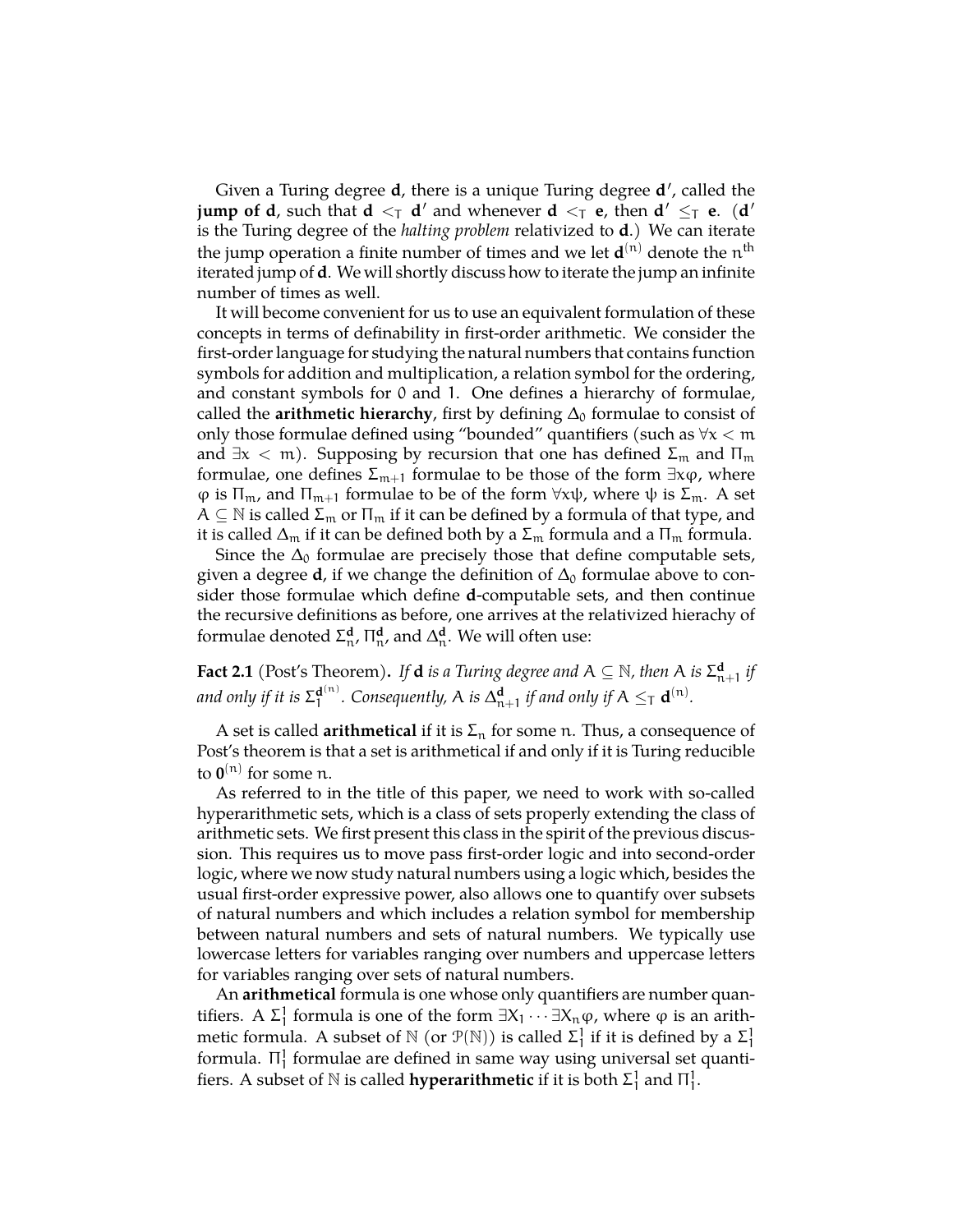There is a way to view hyperarithmetic sets in a manner analogous to Post's theorem. Without going into too many details, there is a countable ordinal  $\omega_1^{\text{CK}}$  such that, for all ordinals  $\gamma < \omega_1^{\text{CK}}$ , one can define the  $\gamma^{\text{th}}$  jump of **0**, denoted **0**<sup>( $\gamma$ )</sup>. (See [\[23\]](#page-17-1) for the details.) When  $\gamma \in \omega$ , this jump operation agrees with the earlier notion denoting finitely many iterated jumps. One can then show that a subset of  $N$  is hyperarithmetic if and only if it Turing reduces to  $\mathbf{0}^{(\gamma)}$  for some  $\gamma < \omega_1^{\text{CK}}$ . One can also relativize this procedure and speak of  $\mathbf{d}^{(\gamma)}$  for arbitrary Turing degrees  $\mathbf{d}$  and ordinals  $\gamma < \omega_1^{\mathbf{d}}$ .

Of particular interest to us is the "smallest" hyperarithmetic, non-arithmetic degree, namely  $0^{(\omega)}$ . One can show that the Turing degree of the set of Gödel numbers for true first-order sentences of arithmetic is precisely  $\mathbf{0}^{(\omega)}.$ 

2.2. **Gödel numbering in continuous logic.** Throughout this paper, L denotes a continuous first-order language. As in the classical case, it makes sense to speak of whether or not L is **computable**. Roughly speaking, L is computable if there is an enumeration of the symbols for which one can computably tell what kind of symbol a given number represents, its arity, and, new to the continuous case, in case of function and predicate symbols, one can also uniformly computably calculate moduli of uniform continuity of the symbols. A precise definition can be found in [\[11\]](#page-16-6). Suffice it to say, the languages that occur in the operator algebra context are all computable. We thus make the convention that, *in the rest of this paper,* L *denotes a computable continuous language*.

The set of **restricted** L-formulae is the smallest collection of L-formulae containing the atomic formulae and closed under the unary connectives  $x \mapsto 0$ ,  $x \mapsto 1$ , and  $x \mapsto \frac{x}{2}$ , the binary connective  $(x, y) \mapsto x - y :=$  $max(x-y, 0)$ , and the quantifiers  $sup_x$  and  $inf_x$ . We let Form<sub>L</sub> and Sent<sub>L</sub> denote the set of restricted L-formulae and restricted L-sentences respectively.

Since L is computable, one can assign Gödel numbers to restricted Lformulae and we let  $\lceil \phi \rceil$  denote the Gödel number of  $\phi$ . We let  $\lceil \text{Form}_L \rceil$ and  $\ulcorner \mathsf{Sent}_L \urcorner$  denote the sets of Gödel numbers of restricted L-formulae and restricted L-sentences respectively. If  $k \in \text{Form}_L$ , we let  $\varphi_k$  denote the formula that it codes. Every restricted L-formula is equivalent to one in prenex normal form and we use the usual notation  $\forall$ <sub>n</sub> and  $\exists$ <sub>n</sub> here as in the classical case. Also as in the classical case, for each n, the set of Gödel numbers of  $\forall$ n and  $\exists$ n L<sub>rest</sub>-sentences are computable; we refer to these sets as  $\ulcorner \forall_n$ - Sent<sub>L</sub> $\urcorner$  and  $\ulcorner \exists_n$ - Sent<sub>L</sub> $\urcorner$  respectively. We let φ<sub>Sent<sub>L</sub>(x) be an arithmetical</sub> formula defining  $\ulcorner \mathsf{Sent}_L \urcorner$  and similarly for  $\varphi_{\forall\text{-}Sent_L}(x)$ ,  $\varphi_{\exists\text{-}Sent_L}(x)$ ,  $\varphi_{qf_L}(x)$ , the latter of which defines the codes of quantifier-free L-formulae. We also let  $\Phi_{\text{Sent}_L}(X) := \forall p (p \in X \leftrightarrow \varphi_{\text{Sent}_L}(p))$ , another arithmetic formula. If  $\Phi_{\text{Sent}_L}(X)$  holds, we set  $T_X := \{\sigma \in \text{Sent}_L : \ulcorner \sigma \urcorner \in X\}.$ 

The following lemma is obvious:

<span id="page-4-0"></span>**Lemma 2.2.** *There are recursive functions*  $f, g : \mathbb{N}^2 \to \mathbb{N}$  *such that, if*  $p, q \in \mathbb{N}$  $\Box$ Form<sub>L</sub>, then  $f(p, n) = \Box \varphi_p - 2^{-n}$  and  $g(p, q) = \Box \varphi_p - \varphi_q$ .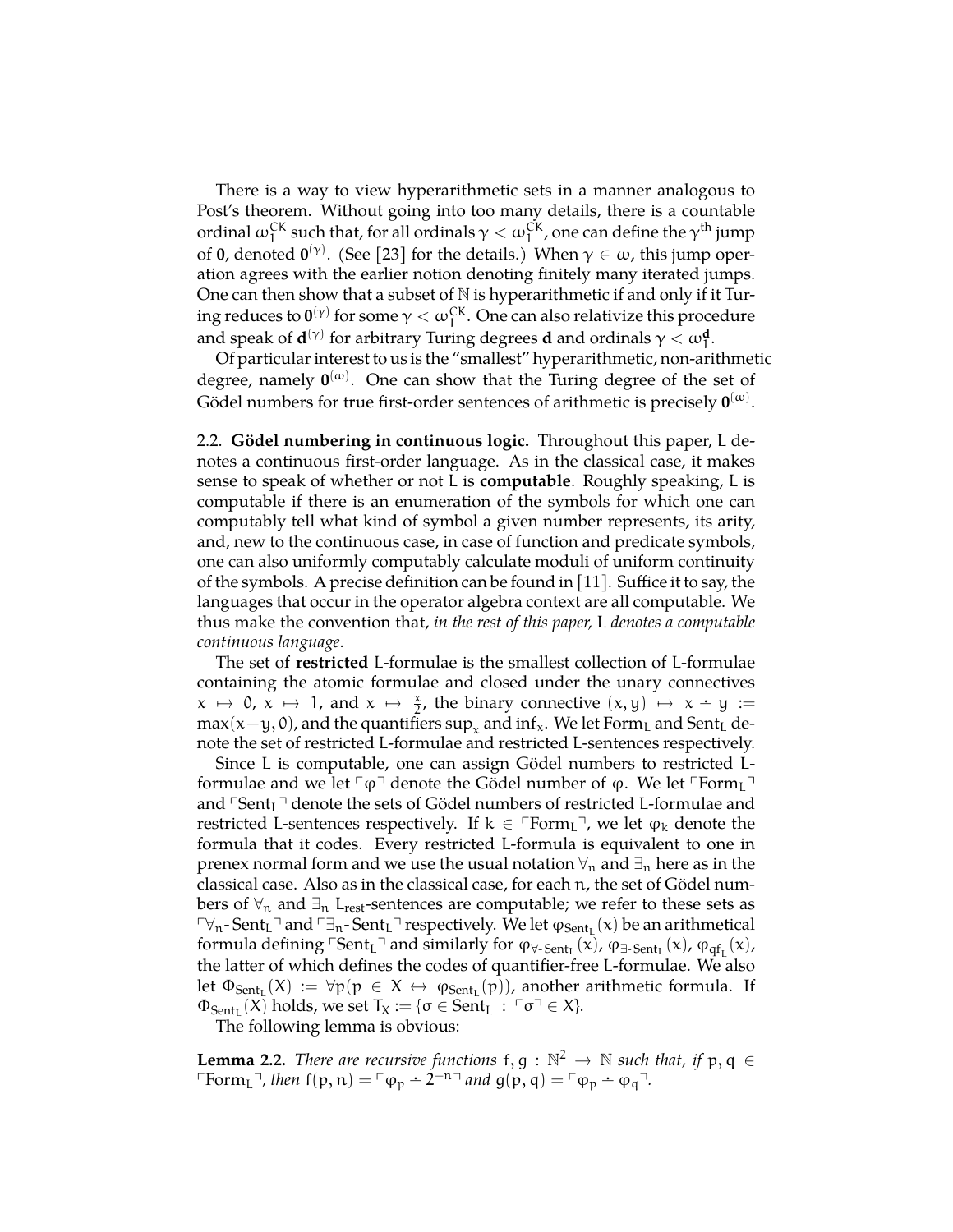Occasionally we will need to consider a set  $C := \{c_1, c_2, ...\}$  of new constant symbols and we set  $L(C) := L \cup C$ . In this case, we can also assume that  $L(C)$  is computable and that one can computably tell whether or not an element of  $\ulcorner \text{Form}_{L(C)} \urcorner$  actually belongs to  $\ulcorner \text{Form}_{L} \urcorner$  or not.

2.3. **Theories.** By an L-theory, we simply mean a subset of Sent<sub>L</sub>. If T is an L-theory, we set  $TT \coloneqq \{k \in \text{Sent}_{\text{L}} \mid : \varphi_k \in T\}$ . A theory T is **complete** if, for each L-sentence σ, there is a unique r such that  $|σ − r| ∈ T$ .

Given an L-structure M, we define the **theory of** M to be the function  $\text{Th}(M)$ :  $\text{Sent}_L \rightarrow \mathbb{R}$  defined by  $\text{Th}(M)(k) := \varphi_k^M$ . As it stands, the theory of M is not actually a theory in the above sense of the word. However, if one considers the zeroset of Th(M), that is, the set { $k : \varphi_k^M = 0$ }, then one gets a theory in the above sense (after identifying k with  $\varphi_k$ ). Under this identification, the complete theories are precisely those of the form  $Th(M)$ for some structure M.

This paper is all about relative computability of theories. Given the above two paragraphs, there is a subtlety that needs to be explained. First, a definition:

**Definition 2.3.** *Suppose that* **d** *is a Turing degree.*

- (1) If T *is an* L-theory, we say that T *is* **d-computable** if  $\ulcorner$  T $\urcorner$  *is a* **d**-computable *subset of* N*.*
- (2) *If* M *is an* L*-structure, we say that* Th(M)*is* **d***-computable if there is a* **d***algorithm such that, for any*  $k \in \text{Sent}_{L}$ <sup> $\lceil$ </sup> *and any rational*  $\epsilon > 0$ *, returns* an interval I with rational endpoints such that  $|{\rm I}|<\epsilon$  and  $\phi_{\rm k}^{\rm M}\in {\rm I}.$

This translation is not perfect as far as relative computability goes:

**Lemma 2.4.** *If* M *is an* L*-structure, then* Th(M) *is* **d***-computable if and only if*  $\ulcorner$ Th $(M)$ <sup> $\urcorner$ </sup> is  $\overline{\Pi}^{\mathbf{d},2}_{1}$  $\overline{\Pi}^{\mathbf{d},2}_{1}$  $\overline{\Pi}^{\mathbf{d},2}_{1}$ 

*Proof.* First suppose that Th(M) is **d**-computable and consider  $j : \mathbb{N}^2 \to \mathbb{N}$ which, upon input  $(k, n)$ , if  $k = \lceil \sigma \rceil$ , uses **d** to calculate an interval I<sub>n</sub> with  $|I_n| < \frac{1}{n}$  $\frac{1}{n}$  and with  $\sigma^M \in I_n$ , and then returns 1 if  $0 \in I_n$  and otherwise returns 0. (If k is not the Gödel number of a sentence, set  $j(k, n) = 0$ .) Note that j is a **d**-computable function. Let  $h(k)$  be the least n such that  $j(k, n) = 0$ when such n exists and be undefined otherwise. Thus, h is a **d**-computable partial function. Since dom(h)∩ $\ulcorner$ Sent $\urcorner$  =  $\ulcorner$ Sent $\urcorner$  \  $\ulcorner$ Th(M) $\urcorner$ , it follows that  $\Gamma$ Th(M)<sup> $\top$ </sup> is  $\Pi_1^d$ . (This uses a different reformulation of  $\Sigma_1^d$  sets, namely the domains of **d**-computable partial functions.)

Conversely, suppose that  $\ulcorner \text{Th}(M) \urcorner$  is  $\Pi_1^d$ . Fix  $\sigma \in \text{Sent}_L$  and rational  $\varepsilon >$ 0. Using **d**, one can enumerate  $\text{Sent}_{L} \uparrow \text{Th}(M)$ <sup> $\uparrow$ </sup>. Whenever one sees  $\sigma$  –  $r^{\dagger}$  in this enumeration, one knows that  $\sigma^{\hat{M}} > r$ . Likewise, whenever one sees  $\sqrt{s}$  → σ $\sqrt{q}$ , one knows that σ<sup>M</sup> < s. Thus, after some amount of time, one will arrive at such a pair  $(r, s)$  with  $s - r < \epsilon$  and the interval  $(r, s)$ contains  $\varphi^M$ .  $\Box$ 

<span id="page-5-0"></span><sup>&</sup>lt;sup>2</sup>As above, when writing  $\ulcorner Th(M)\urcorner$ , we are identifying Th(M) with its zeroset.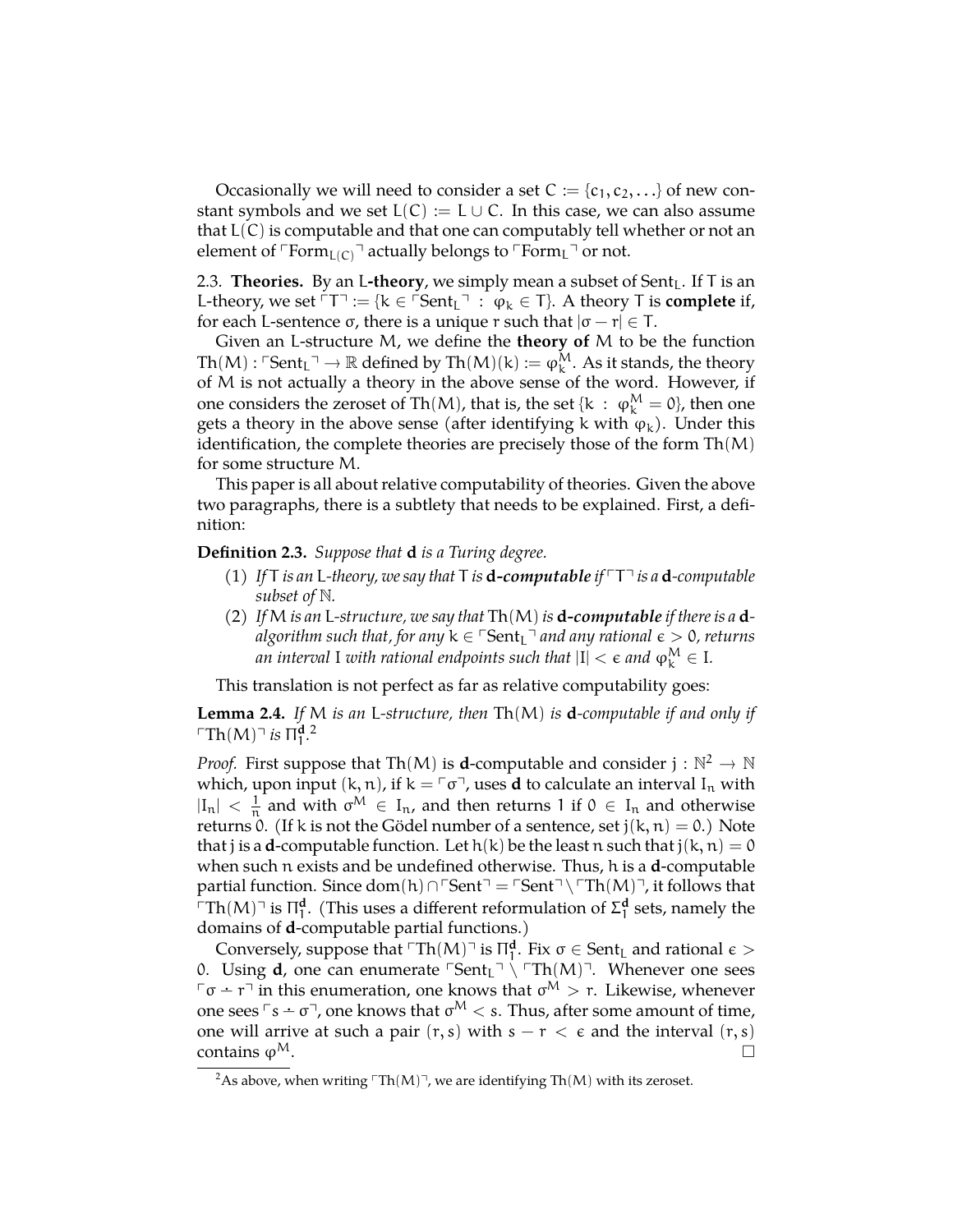**Remark 2.5.** *The above proof can easily be modified to show that if*  $\Gamma$ Th(M) $\Gamma$  *is*  $\Sigma_1^d$ , then Th(M) is **d**-computable, and, consequently, that  $\ulcorner Th(M) \urcorner$  is actually  $\Delta_1^d$ . *It is unclear if one can show that*  $Th(M)$  *being* **d**-computable *implies*  $Th(M)$ <sup> $\exists$ </sup> *is*  $\Delta_1^{\mathbf{d}}$ .

There is a proof system for continuous logic presented in [\[2\]](#page-16-7). There one defines the relation  $T \vdash \sigma$  for T an L-theory and  $\sigma$  a restricted L-sentence. It follows that if  $TT^{\dagger}$  is  $\Sigma_1^d$ , then  $\{T\sigma^{\dagger} : T \vdash \sigma\}$  is also  $\Sigma_1^d$ .

We will also need the following form of the Completeness Theorem for continuous logic; here D denotes the dyadic rational numbers.

**Fact 2.6** (Pavelka-Style Completeness [\[2\]](#page-16-7)). *For any* σ ∈ Sent<sub>L</sub>, one has

$$
sup\{\sigma^M\,:\,M\models\sigma\}=inf\{r\in\mathbb{D}^{>0}\,:\,T\models\sigma+r\}.
$$

The theory T is **consistent** if there is a sentence  $\sigma$  such that  $T \not\vdash \sigma$ .

**Lemma 2.7.** T *is consistent if and only if*  $T \nvdash (1 - \sup_x d(x, x)) - \frac{1}{2}$ *.* 

*Proof.* The backwards direction is immediate. For the forwards direction, if T is consistent, then by the Completeness Theorem, T is satisfiable (that is, has a model), whence  $\sup\{(1 - \sup_x d(x, x))^M : M \models T\} = 1$  and thus T  $\forall$  (1  $\div$  sup<sub>x</sub> d(x, x))  $\div \frac{1}{2}$ .

We set  $\Phi_{\rm Theorem} (X,p) := \Phi_{\rm Sent} (X) \wedge \phi_{\rm Sent_L}(p) \wedge T_X \vdash \phi_p$ , an arithmetic formula. We also set  $Con(X)$  to be the statement

$$
\neg \Phi_{\text{Theorem}}(X, \ulcorner (1 - \sup_{x} d(x, x)) \div \frac{1}{2} \urcorner).
$$

Thus, Con(X) is an arithmetical formula and, by the previous lemma, Con( $TT$ ) is true if and only if T is consistent.

### 3. Algebras with computable presentations

3.1. **Presentations of operator algebras.** In this subsection, we present the basic definitions from computable structure theory for metric structures [\[11\]](#page-16-6) (building upon the work in [\[4\]](#page-16-8), [\[6\]](#page-16-9), [\[20\]](#page-17-2), [\[21\]](#page-17-3), [\[22\]](#page-17-4)) in the context of operator algebras.

Throughout this subsection, M denotes either a separable C\*-algebra or a separable tracial von Neumann algebra whose unit ball is denoted by  $M_1$ . Given  $x, y \in M_1$ , a **rounded combination** of x and y is an element of the form  $\lambda x + \mu y$ , where  $\lambda, \mu \in \mathbb{C}$  satisfy  $|\lambda| + |\mu| \leq 1$ . The rounded combination will be called **rational** if  $\lambda$  and  $\mu$  belong to  $\mathbb{Q}(i)$ .

#### **Definition 3.1.**

(1) *Given*  $A \subseteq M_1$ *, we let*  $\langle A \rangle$  *be the smallest subset of*  $M_1$  *containing* A *and closed under rational rounded combinations, multiplication, and adjoint.*[3](#page-6-0)

<span id="page-6-0"></span> $3$ In order to fit our discussion under the more general presentation found in [\[11\]](#page-16-6), we need our operations to be uniformly continuous, whence the need to restriction attention to operator norm bounded balls.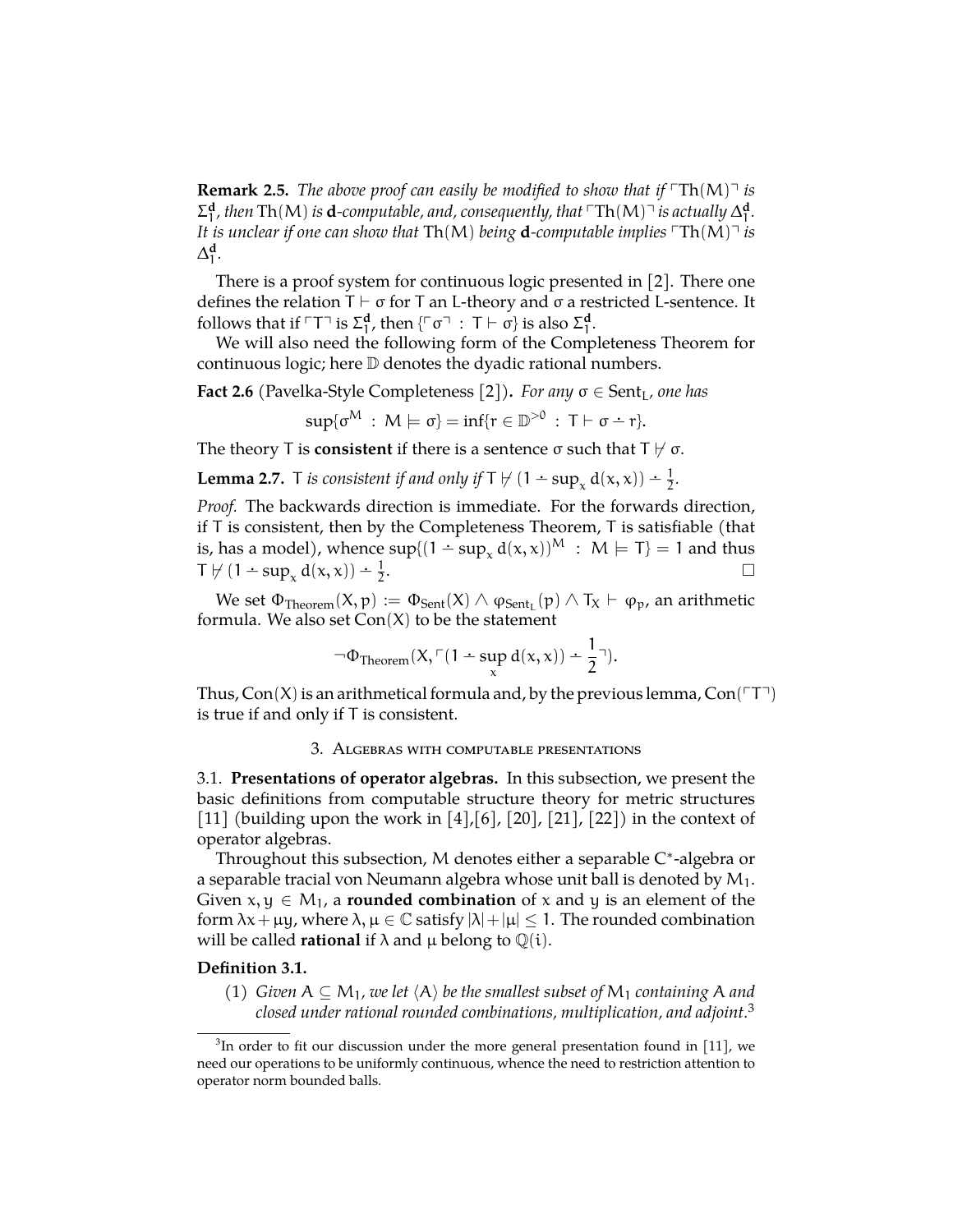- (2) *We say that* A *generates* M *if*  $\langle A \rangle$  *is dense in* M<sub>1</sub> (*where density is with respect to the operator norm in case* M *is a* C ∗ *-algebra and with respect to the 2-norm in case* M *is a tracial von Neumann algebra).*
- (3) *A presentation* of M *is a pair*  $M^{\#} := (M, (a_n)_{n \in \mathbb{N}})$ *, where*  $\{a_n : n \in \mathbb{N}\}$  $\mathbb{N}$  ⊆  $M_1$  *generates* M. Elements of the sequence  $(a_n)_{n \in \mathbb{N}}$  are referred to *as special points of the presentation while elements of*  $\langle \{a_n : n \in \mathbb{N}\}\rangle$ *are referred to as rational points of the presentation.*

The following remark is crucial for what follows:

**Remark 3.2.** *Given a presentation*M# *of*M*, it is possible to computably enumerate the rational points of* M# *.* [4](#page-7-0) *Consequently, it makes sense to consider algorithms which take rational points of* M# *as inputs and/or outputs.*

**Definition 3.3.** If  $M^*$  is a presentation of M and **d** is a Turing degree, then  $M^*$ *is a* **d***-computable presentation if there is a* **d***-algorithm such that, upon input rational point*  $p \in M^*$  and  $k \in \mathbb{N}$ , returns a rational number  $q$  such that  $\|p\|$ q| < 2−<sup>k</sup> *in case* M *is a* C ∗ *-algebra and* |kpk<sup>2</sup> − q| < 2−<sup>k</sup> *in case* M *is a tracial von Neumann algebra.*

The following theorem appears in [\[5\]](#page-16-1):

<span id="page-7-2"></span>**Theorem 3.4.** *Suppose that* M *is a separable metric structure with a* **d***-computable presentation. We let* M<sup>C</sup> *be the expansion of* M *to an* L(C)*-structure such that the new constants are interpreted by the elements of the presentation. Suppose that*  $n \geq 1$  *and*  $\bowtie \in \{<, \leq, >, \geq\}$ *. Set* 

$$
X_n^{\bowtie}:=\{(k,r)\in \mathbb{N}\times \mathbb{Q}^{>0}\;:\; k\in \ulcorner \forall_{2n}\text{-}\mathop{Sent}_L\urcorner \text{ and } \phi_k^M\bowtie r\}.
$$

*Then:*

\n- $$
X_n^{\leq}
$$
 is  $\Pi_n^d$ .
\n- $X_n^{\leq}$  is  $\Sigma_{n+1}^d$ .
\n- $X_n^{\geq}$  is  $\Pi_{n+1}^d$ .
\n- $X_n^{\geq}$  is  $\Sigma_n^d$ .
\n

<span id="page-7-1"></span>**Corollary 3.5.** *If* M *has a* **d**-computable presentation, then  $\text{Th}(M) \leq_T \mathbf{d}^{(\omega)}$ .

3.2. **Theories of group operator algebras.** We now apply the previous corollary to group operator algebras. Fix a finitely generated group Γ, say generated by the finite set X. We let  $\mathbb{F}_X$  denote the free group on the alphabet X and we fix an effective enumeration  $(q_n)$  of the group algebra  $\mathbb{Q}(i)\mathbb{F}_X$  and let  $\pi : \mathbb{Q}(i)\mathbb{F}_X \to \mathbb{Q}(i)\Gamma$  denote the canonical surjection.

We first consider the case of the universal group  $C^*$ -algebra  $C^*(\Gamma)$ . Fol-lowing [\[12\]](#page-16-2), we let  $\|\cdot\|_u$  denote the operator norm on  $\mathcal{B}(\mathcal{H}_u)$ , where  $\Gamma \hookrightarrow$  $\mathfrak{U}(\mathcal{H}_u)$  is the universal representation of Γ. Let Β := {g<sub>n</sub> :  $||\pi(g_n)||_u$  ≤ 1} and let this be enumerated as  $g_{n_k}$ . Since the operators  $\pi(g_{n_k})$  are dense in the unit ball of  $C^*(\Gamma)$ ), we have a presentation of  $C^*(\Gamma)$  which we refer to

<span id="page-7-0"></span><sup>&</sup>lt;sup>4</sup>Technically, one is computably enumerating "codes" for rational points.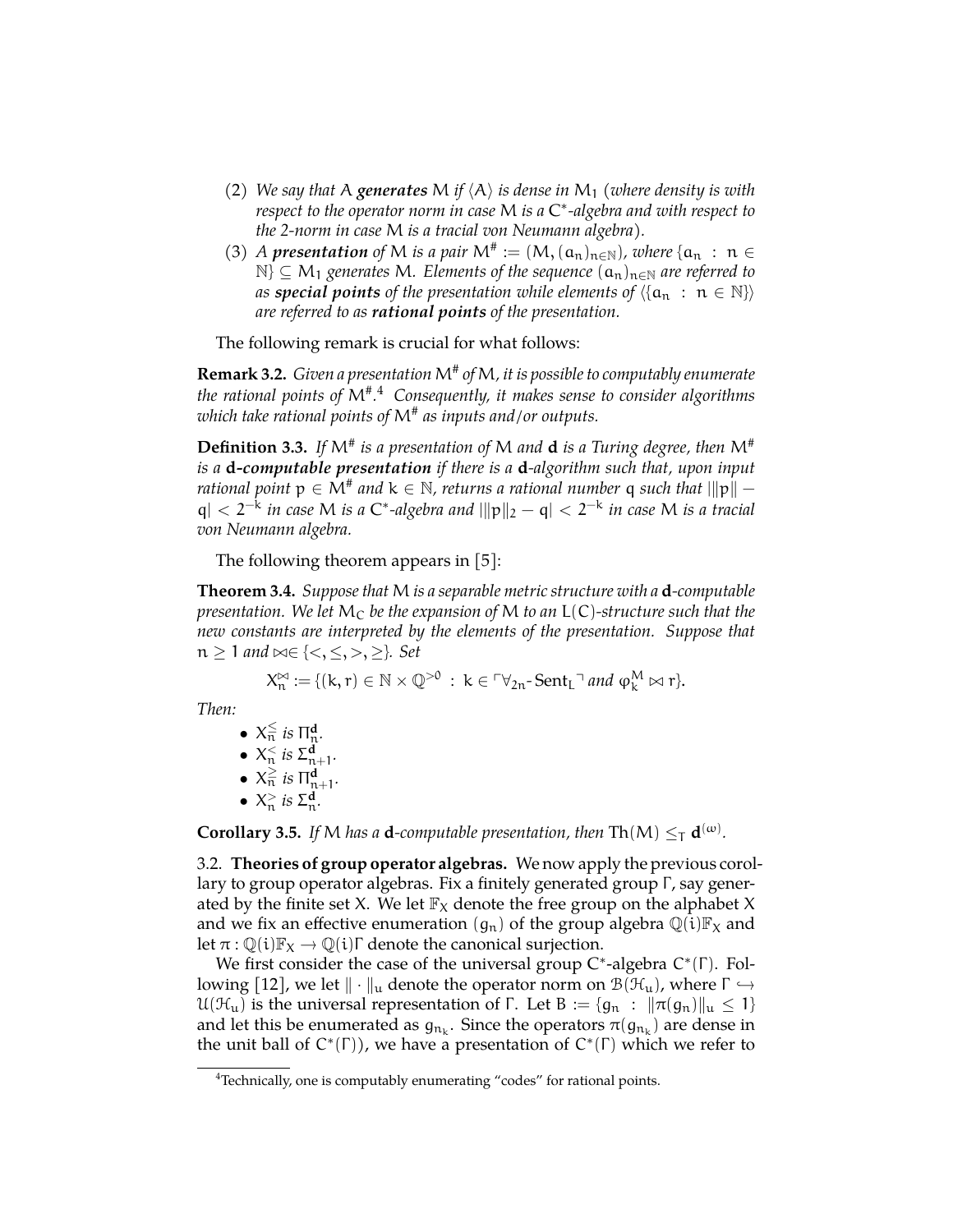as the *standard presentation*. (This technically depends on the choice of finite generating set and the effective enumeration, but that will not affect what is to follow.)

We will need the following, which is  $[12,$  Corollary 2.2]<sup>[5](#page-8-0)</sup>:

**Fact 3.6.** *Suppose that* Γ *is finitely presented. Then there is an algorithm which, upon input* n*, computes a decreasing sequence of rational numbers that converges to*  $\|\pi(g_n)\|_u$ .

**Theorem 3.7.** *Suppose that* Γ *is a finitely presented group. Then the standard presentation of*  $C^*(\Gamma)$  *is*  $\mathbf{0}'$ -computable. Consequently,  $\text{Th}(C^*(\Gamma)) \leq_{\Gamma} \mathbf{0}^{(\omega)}.$ 

*Proof.* Since the sequence  $(g_{n_k})$  is closed under all the symbols, it suffices to show that one can compute  $\|\pi(g_{n_k})\|_u$  uniformly in k from  $\mathbf{0}'$ . Given k, by the previous fact, one can use  $0'$  to determine  $n_k$  and then one can use the previous fact and  $\mathbf{0}'$  again to compute  $\|\pi( g_{n_k} )\|$ )  $\|u\|$ 

We now turn to the reduced group C<sup>\*</sup>-algebra  $C^*_{\lambda}(\Gamma)$ . This time, we let  $\|\cdot\|_{\lambda}$  denote the operator norm on  $\mathcal{B}(\ell^2(\Gamma))$ , where  $\Gamma \hookrightarrow \mathcal{U}(\ell^2(\Gamma))$  is the left-<br>meaning approachation. Me next set  $R$ .  $\left[\mathcal{E}(\mathcal{E}^{\perp})\right]_{\mathcal{E}}$  and  $\Gamma$  and approximately regular representation. We now set B :=  $\{g_n : ||\pi(g_n)||_{\lambda} \leq 1\}$  and once again let this be enumerated as  $g_{n_k}.$  Since the operators  $\pi(g_{n_k})$  are dense in the unit ball of  $C^*_{\lambda}(\Gamma)$  (), we have a presentation of  $C^*_{\lambda}(\Gamma)$  which we refer to as the *standard presentation*.

We let τ denote the canonical trace on CΓ . We will need the following fact [\[12,](#page-16-2) Lemma 3.1]:

**Fact 3.8.** *For any*  $a \in \mathbb{C}\Gamma$ , *we have*  $||a||_{\lambda} = \sup\{\tau((a^*a)^n)^{1/2n} : n \in \mathbb{N}\}.$ 

**Theorem 3.9.** *Suppose that* Γ *is a finitely generated group with word problem* solvable from the Turing degree **d**. Then the standard presentation of  $C^*_\lambda(\Gamma)$  is **d'**- $\epsilon$ *computable. Consequently,*  $\text{Th}(C^*_\lambda(\Gamma)) \leq_\text{T} \textbf{d}^{(\omega)}.$  *In particular, if*  $\Gamma$  *has solvable (or even arithmetic) word problem, then*  $\text{Th}(C^*_\lambda(\Gamma)) \leq_\Gamma \mathbf{0}^{(\omega)}.$ 

*Proof.* By the assumption on the solvability of the word problem, the function  $n \mapsto \tau(\pi(g_n)) : \mathbb{N} \to \mathbb{Q}$  can be calculated using **d**. Consequently, using the previous fact, we once again see that  $n_k$  can be computed uniformly in k from **d**' and that  $\|\pi(g_{n_k})\|$ <sub> $\lambda$ </sub> can be computed from **d**'  $\begin{array}{ccc} \cdot & \cdot & \cdot \\ \cdot & \cdot & \end{array}$ 

We finally mention the corresponding fact for L(Γ ). The only wrinkle here is that we need to use  $\|\cdot\|_{\lambda}$  to determine that elements belong to the operator norm unit ball but then use τ to compute the 2-norm  $\|\cdot\|_{2,\tau}$ . Nevertheless, the above arguments show:

**Theorem 3.10.** *Suppose that* Γ *is a finitely generated group with word problem solvable from the Turing degree* **d***. Then the standard presentation*[6](#page-8-1) *of* L(Γ ) *is* **d** 0  *computable. Consequently,* Th(L(Γ )) ≤<sup>T</sup> **d** (ω) *. In particular, if* Γ *has solvable (even arithmetic)* word problem, then  $\text{Th}(L(\Gamma)) \leq_{\Gamma} \mathbf{0}^{(\omega)}$ .

<span id="page-8-0"></span><sup>&</sup>lt;sup>5</sup>This is technically done for  $\mathbb{Z}\Gamma$ , but the same proof works for  $\mathbb{O}(i)\Gamma$ .

<span id="page-8-1"></span><sup>&</sup>lt;sup>6</sup>Defined exactly as for  $C^*_{\lambda}(\Gamma)$ .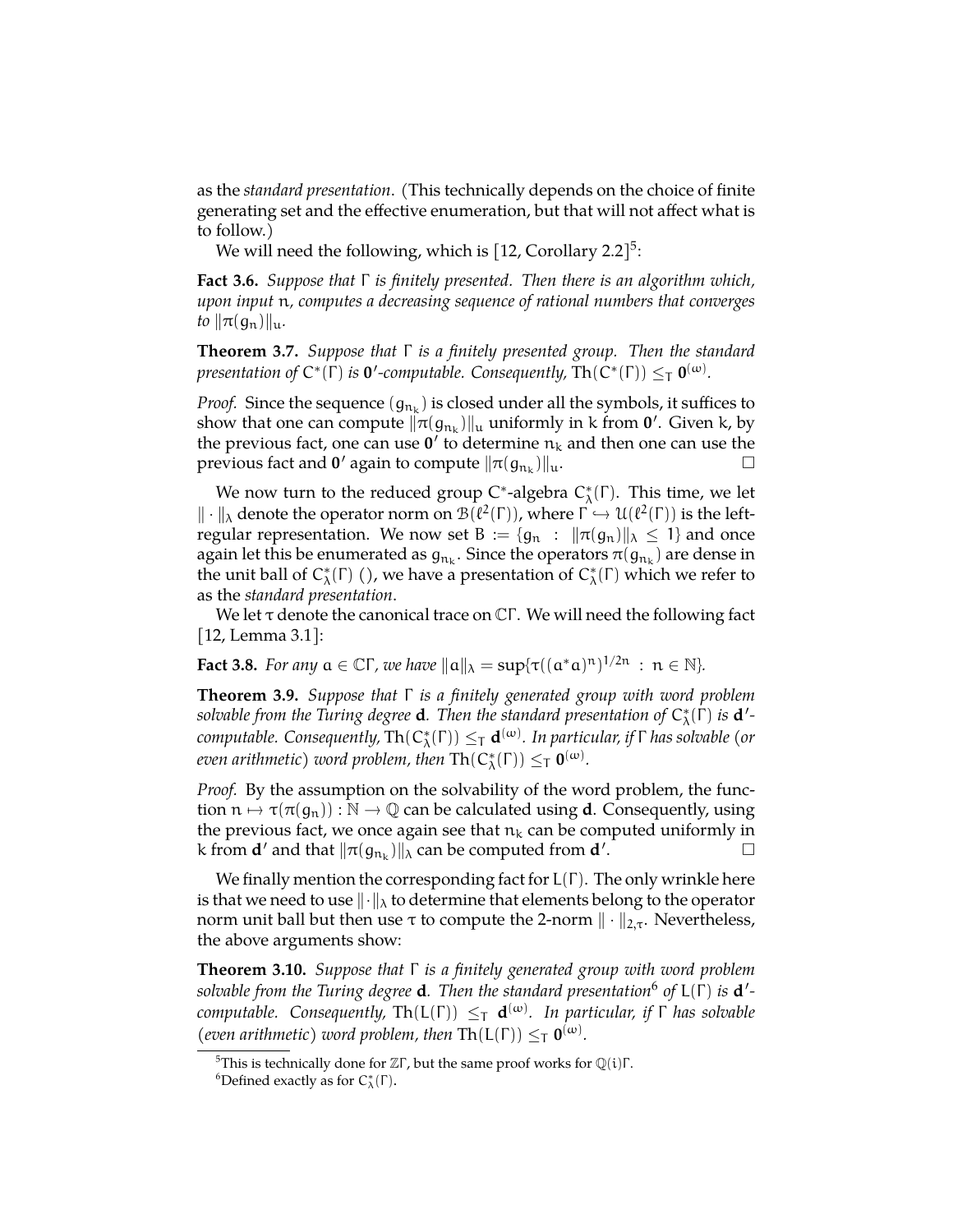**Remark 3.11.** When  $\Gamma$  *is an amenable, ICC group (whence*  $L(\Gamma) \cong \mathbb{R}$ ) with solv*able word problem, the previous theorem implies that* R *has a* **0** 0 *-computable presentation. However, in* [\[14\]](#page-16-10)*, we claimed that* R *has a computable presentation. Since no proof was offered there, we say a few words here.*

Indeed, one can effectively enumerate  $\bigcup_n \mathsf{M}_n({\mathbb Q}(\mathfrak{i}))$  as  $(\mathsf{A}_n)$ . Since, given a  $m$ atrix A, one has  $\|{\sf A}\|^2 = \|{\sf A}^*{\sf A}\|$  and the latter equals the largest eigenvalue of A∗A*, using familiar algorithms from numerical analysis, one can compute, given*  $n$ , a sequence  $\mathfrak{p}_{\mathfrak{m},\mathfrak{n}}$  of rational upper bounds for  $\| \mathsf{A}_{\mathfrak{n}} \|$ . By letting  $\mathrm{B}_{\mathfrak{m},\mathfrak{n}} := \frac{1}{\mathfrak{p}_{\mathfrak{m},\mathfrak{n}}} \mathsf{A}_{\mathfrak{n},\mathfrak{n}}$ *one obtains an effectively enumerated dense sequence from the unit ball of* R*. It is then routine to effectively calculate the 2-norm*  $\|\cdot\|_2$  *of*  $B_{m,n}$  *using the normalized trace on matrix algebras.*

**Remark 3.12.** *As a consequence of the fact that* R *has a computable presentation, Corollary [3.5](#page-7-1) implies that the universal theory of* R *can be computed from* **0** 0 *. In* [\[15\]](#page-16-11)*, the current authors show that the universal theory of* R *is not computable and in fact* **0** 0 *can be computed from the universal theory of* R*.*

It is not clear to us whether some fundamental C<sup>\*</sup>-algebras such as the Cuntz algebra  $O_2$  have computable (or even hyperarithmetic) presentations. Thus, in order to deduce that such an algebra has a hyperarithmetic theory, we need a new technique, which is the content of the next section.

### 4. Finite forcing companions

4.1. **Model-theoretic forcing: a recap.** In this section, we summarize the relevant background on building models by games in the continuous setting from [\[13\]](#page-16-12).

We fix an L-theory T. A **pre-condition** is a finite set p of expressions of the form  $\varphi < r$ , where  $\varphi \in \text{Sent}_{L(C)}$  is quantifier-free and r is a positive rational number. A pre-condition p is a **condition** (for T) if  $T \cup p$  is satisfiable.

We consider a two-person game involving the players ∀ and ∃. Players ∀ and ∃ take turns playing conditions extending the previous players move. Thus,  $\forall$  starts by playing the condition  $p_0$ , whence ∃ follows up by playing the condition  $p_1 \supseteq p_0$ , and then  $\forall$  follows that play with some condition  $p_2 \supseteq p_1$ , etc... After  $\omega$  many steps, the two players have together played a chain  $p_0 \subseteq p_1 \subseteq p_2 \subseteq \cdots$  of conditions whose union we will denote by  $\bar{p}$ .

We call the above play **definitive** if, for every atomic L(C)-sentence *φ*, there is a unique  $r \in [0, 1]$  such that  $T \cup \bar{p} \models \varphi = r$ . In this case,  $\bar{p}$  describes an L(C)-prestructure  $A_0^+(\bar{p})$  whose completion will be denoted by  $A^+(\bar{p})$ and will be referred to as the **compiled structure**. The reduct of  $A^+(\bar{p})$  to L will be denoted by  $A(\bar{p})$ . If  $\bar{p}$  is clear from context, we will denote  $A^+(\bar{p})$ and  $A(\bar{p})$  simply by  $A^+$  and A respectively.

Note that, regardless of player ∀'s moves, player ∃ can always ensure that the play of the game is definitive.

**Definition 4.1.** *Let* P *be a property of* L(C)*-structures. The game* G(P) *is the game whose moves are as above and such that Player*  $\exists$  *wins*  $G(P)$  *if and only if*  $\bar{p}$  *is*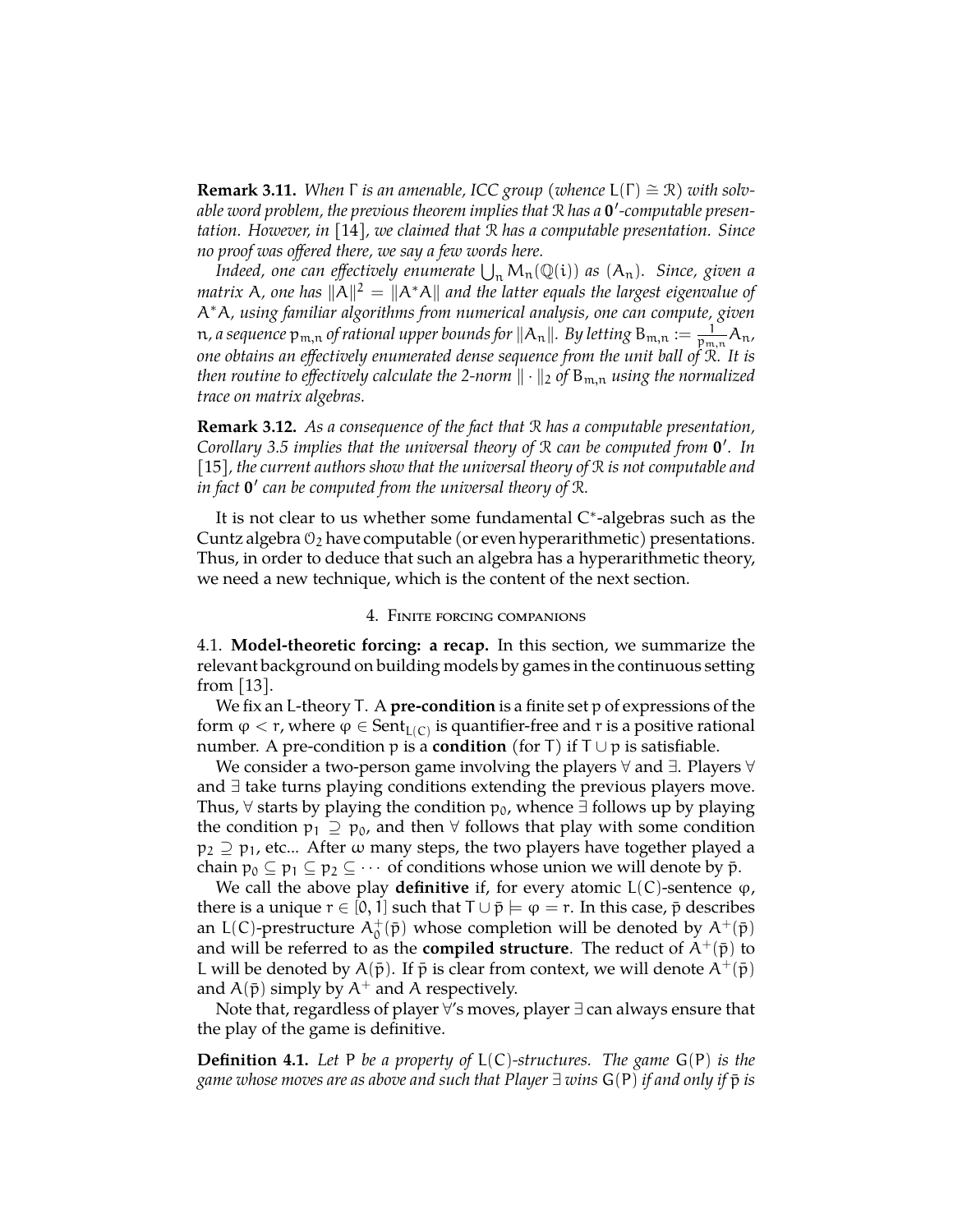*definitive and*  $A^+(\bar{p})$  *has property* P. We say that P *is enforceable if Player*  $\exists$  *has a* winning strategy in  $G(P)$ . We say that the condition p forces P, denoted p  $\vdash P$ , *if, for any position*  $(p_0, \ldots, p_k)$  *of the game*  $G(P)$ *, if*  $p \subseteq p_k$ *, then the position is winning for*  $\exists$  *in*  $G(P)$ *. We write*  $\Vdash P$  *when*  $\emptyset \Vdash p$ *.* 

**Fact 4.2** (Conjunction Lemma)**.** *If* p *forces* P<sup>i</sup> *for each* i < ω*, then* p *forces the conjunction*  $\bigwedge_{\mathfrak{i}<\omega} \mathsf{P}_{\mathfrak{i}}$ *..* 

**Fact 4.3.** *It is enforceable that the compiled structure be a model of*  $T_{\forall}$ *.* 

For a condition p and an  $L(C)$ -sentence  $\varphi$ , we set

 $F_p(\varphi) := \inf\{r : p \Vdash \varphi < r\}.$ 

**Lemma 4.4.** *For any condition*  $p$  *and*  $L(C)$ *-sentence*  $\varphi$ *,*  $F_p(\varphi) \leq r$  *if and only if*  $p \Vdash \varphi \leq r$ .

*Proof.* First suppose that  $F_p(\varphi) \le r$ . Then for every  $n > 1$ ,  $p \Vdash \varphi < r + \frac{1}{n}$  $\frac{1}{n}$ , whence, by the Conjunction Lemma,  $p \Vdash \varphi \leq r$ .

Conversely, suppose  $p \Vdash \varphi \leq r$ . Then for every  $s > r$ , we have  $p \Vdash \varphi < s$ , so  $F_p(\varphi) \leq s$ .

We will require the following fact about the function  $F_p$ , whose proof can be found in [\[13,](#page-16-12) Fact 2.21 and Theorem 2.22]:

**Fact 4.5.** *For any condition*  $p$  *and*  $L(C)$ *-formula*  $\varphi(x)$ *, we have* 

$$
F_p\left(\inf_x \phi(x)\right) = \sup_{q \supseteq p} \inf_{q' \supseteq q} \inf_{c \in C} F_{q'}(\phi(c)).
$$

4.2. **Finitely generic theories are hyperarithmetic.** Until further notice, T is an L-theory that is  $\Sigma^{\mathsf{d}}_1$  for some Turing degree **d**. We let  $\text{Pre-Cond}_\text{T}$  denote the set of numbers  $e \in \mathbb{N}$  such that e codes a tuple  $(e_1, \ldots, e_n)$ , where each  $e_i$  codes a pair  $(k, r)$  with k the code of a quantifier-free restricted  $L(C)$ sentence and  $r \in \mathbb{D}^{>0}$ . We let Cond<sub>T</sub> denote those  $e \in Pre\text{-}Cond_T$  such that e codes a condition for T. If  $e \in Pre\text{-}\text{Cond}_T$ , we let  $p_e$  denote the precondition it codes.

#### **Lemma 4.6.**

- $(1)$  Pre-Cond<sub>T</sub> is computable.
- (2) *The set*  $\{(e_1, e_2) \in Pre-Cond_T : p_{e_1} \subseteq p_{e_2}\}$  *is computable.*
- (3) Cond<sub>T</sub> is  $\Pi_1^d$ .

*Proof.* The first two statements are clear. Since  $\{\varphi_{k_i} < r_i : i = 1, \ldots, n\}$ is a condition for T if and only if  $\neg \Phi_{Theorem}(\ulcorner T \urcorner, \ulcorner min_{i=1,\ldots,n} r_i \div \varphi_{k_i} \urcorner)$ , it follows that Cond<sub>T</sub> is  $\Pi^{\mathbf{d}}_1$ .

Given a pre-condition  $p = \{ \varphi_i < r_i : i = 1, \ldots, n \}$ , let

$$
p^\$:=\bigcup\left\{\max_{1\leq i\leq n}\left(\phi_i-s_i\right)\ :\ s_1,\ldots,s_n\in\mathbb{D},\ s_i
$$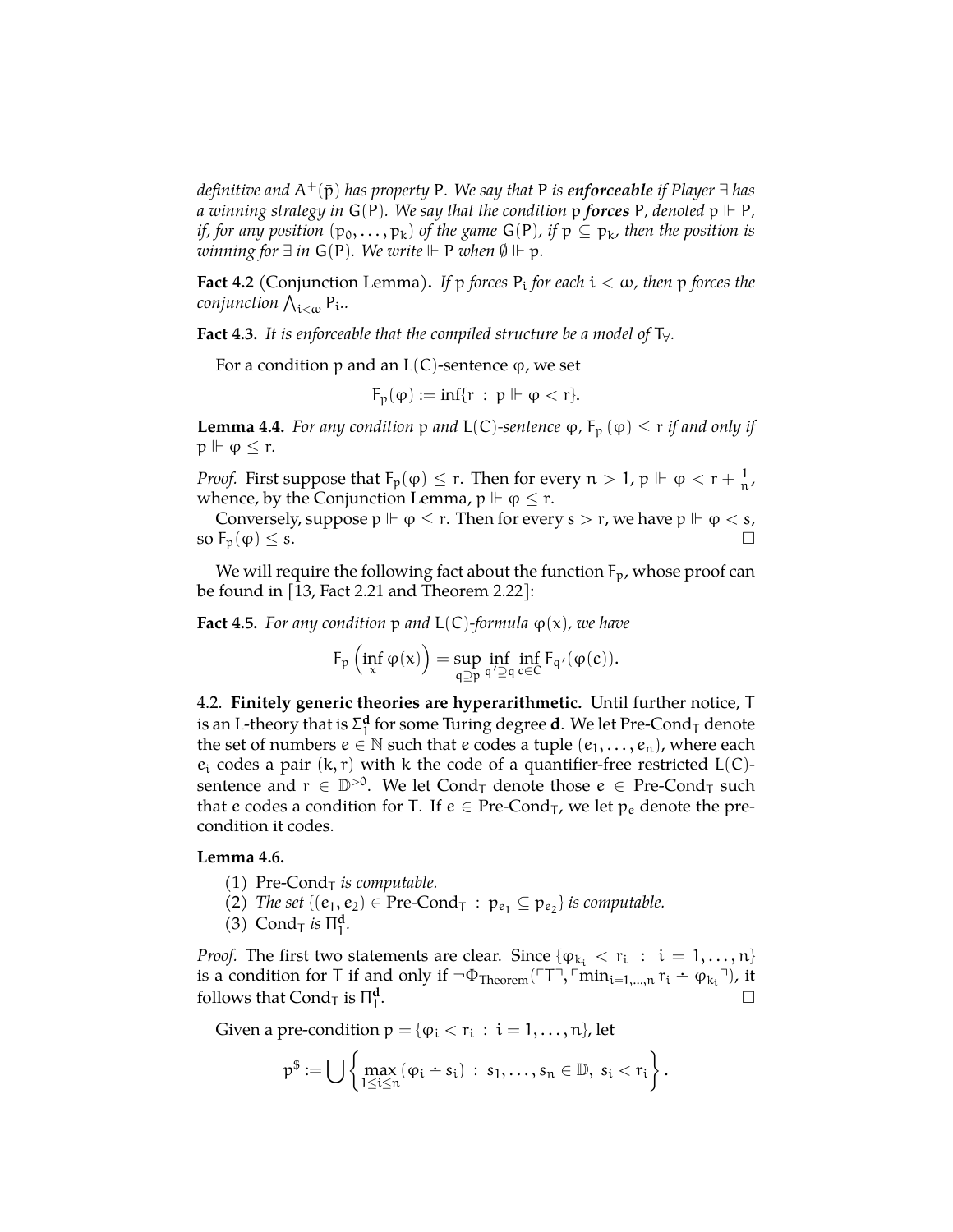Note that  $\mathfrak{p}^{\$}$  is an <code>L(C)-theory</code> for which  $\mathsf{A}\models \mathsf{T}\cup \mathfrak{p}$  if and only if there is  $\theta \in \mathfrak{p}^{\$}$  such that  $\mathsf{A}\models \mathsf{T}\cup \theta.$ 

The following lemma is clear:

**Lemma 4.7.** *There is a computable set*  $C \subseteq \mathbb{N}^2$  *such that*  $(e, c) \in C$  *if and only if*  $e \in Pre\text{-}Cond_T, c \in Sent_{L(C)}$ , and  $\varphi_c \in \ulcorner p^{\$ \urcorner}.$ 

**Proposition 4.8.** *Suppose that*  $p$  *is a condition for* T *and*  $\psi(x) \in$  *Sent*<sub>L(C)</sub> *is quantifier-free. Then*

$$
p \Vdash \sup_{x} \psi(x) \leq r \Leftrightarrow (\forall \theta \in p^{\$})T \cup \{\theta\} \vdash \sup_{x} \psi(x) - r.
$$

*Proof.* First suppose that  $\theta \in p^{\$}$  is such that  $T \cup {\theta}$   $\nvdash (sup_x \psi(x)) - r$ . Then by the Completeness Theorem, there is an  $L(C)$ -structure A such that  $A \models$  $T \cup {\theta}$  and  $(\sup_x \psi(x))^A > r$ . Take constants c from C such that  $\psi(c)^A > r$ r. Then  $q := p \cup \{1 - \psi(c) < 1 - r\}$  is a condition and  $q \Vdash \psi(c) > r$ . Consequently,  $p \not\vdash \sup_x \psi(x) \leq r$ .

Conversely, suppose that  $T \cup \{\theta\} \vdash (sup_x \psi(x)) - r$  for all  $\theta \in p^{\$}$ . Suppose that player I plays p. Then player II can play so that the compiled structure A is such that  $A \models T_\forall \cup p$ . Take  $B \models T$  such that  $A \subseteq B$  and take  $\theta \in \mathfrak{p}^{\$}$  such that  $B \models \theta$ . By assumption and the Completeness Theorem again,  $(\sup_{x} \psi(x))^B \leq r$ , whence  $(\sup_{x} \psi(x))^A \leq r$ . It follows that  $p \Vdash (sup_x \psi(x)) \leq r$ , as desired.

**Theorem 4.9.** *For each*  $n \geq 0$ *, the set* 

$$
\{(p, k, r) : e \in Cond_T, k \in \ulcorner \forall_{2n+1} \text{-Sent}_{L(C)} \urcorner, \text{ and } F_{p_e}(\varphi_k) \leq r\}
$$

 $i$ *s*  $\Pi^{\mathbf{d}}_{2n+2}$ .

*Proof.* First suppose that  $n = 0$ . By the previous lemma,  $F_{p_e}(\varphi_k) \le r$  if and only if: for every  $c \in \mathbb{N}$ , either  $(e, c) \notin C$  or else  $\Phi_{Theorem}(\ulcorner \ulcorner \ulcorner \ulcorner \ulcorner \ulcorner \cup \lbrace c \rbrace, \ulcorner \varphi_k - r \urcorner).$ This condition is  $\Pi^{\mathbf{d}}_2$ .

Now suppose  $n \geq 1$  and  $\varphi = \sup_x \inf_y \psi(x, y)$ , where  $\psi \in \forall_{2n-1}$ - $\text{Sent}_{L(C)}$ . Further suppose that p is a condition for T. Then the following are equivalent:

- $F_p(\varphi) \leq r$ .
- $p \Vdash \varphi \leq r$ .
- $(\forall c \in C)$   $p \Vdash \inf_{y} \psi(c, y) \leq r$ .
- ( $\forall c \in C$ )  $F_p(int_u \psi(c, y) \leq r$ .
- $(\forall c \in C)(\forall q \supseteq p)(\forall m \in \mathbb{N})(\exists q' \supseteq q)(\exists d \in C)F_{q'}(\psi(c, d)) \leq r + \frac{1}{m}$  $\frac{1}{m}$ .

By induction, the "matrix" in the last bullet is  $\Pi_{2n}$  in the parameters; since the Gödel code for  $\psi$  is computable from the Gödel code for  $\varphi$ , we see that the entire condition is  $\Pi_{2n+2}^d$ , as desired.

Recall that T has the *joint embedding property (JEP)* if any two models of T can be jointly embedded into a third model of T. Before moving on, we need to recall:

 $\Box$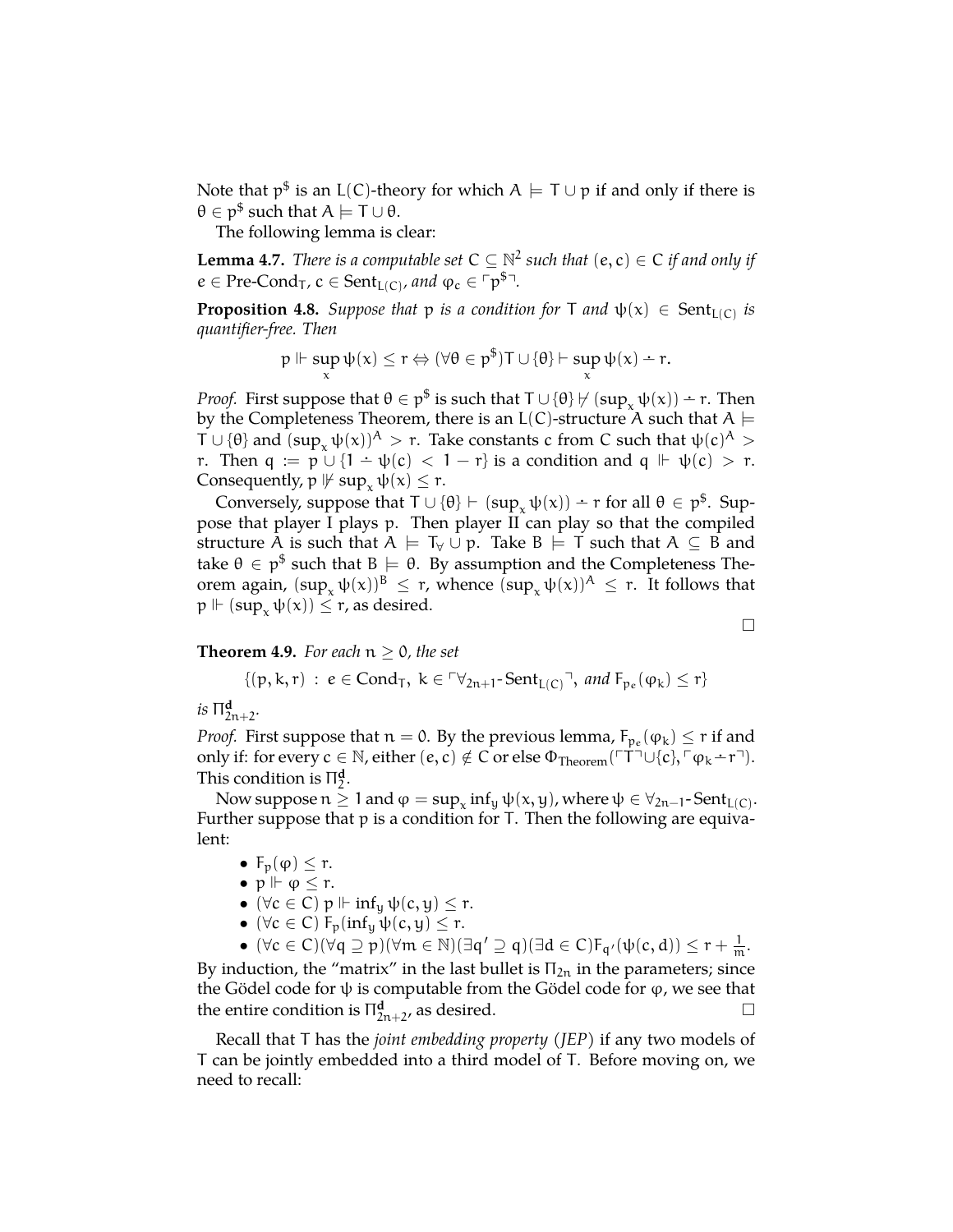**Fact 4.10** ([\[13\]](#page-16-12))**.** *If* T *has the JEP, then for any* L*-sentence* σ*, there is a unique real number*  $r_{\sigma}$  *such that*  $\mathbb{F} \sigma = r$ *.* 

**Definition 4.11.** *If* T *has the JEP, then the finite forcing companion of* T *is the complete theory*  $T^f := \{ |\sigma - r_\sigma| : \sigma \in \text{Sent}_L \}.$ 

**Corollary 4.12.** *Suppose that* T *has the JEP. Then*  $T^f \leq_T \mathbf{d}^{(\omega)}$ *.* 

*Proof.* Fix  $k \in \forall_{2n+1}$ - Sent<sub>L</sub> $\exists$  and  $\epsilon > 0$ . Given positive  $r \in \mathbb{D}$ , using  $\mathbf{d}^{(2n+2)}$ , one can determine whether or not  $F_{\emptyset}(\varphi_k) \leq r$ , that is, whether or not  $\Vdash$  $\varphi_k \leq r$ . If the answer is "yes", then one concludes that  $\varphi_k^{T^f} \leq r$ . If the answer is "no", then since we know that  $\Vdash \varphi_k = \varphi_k^{\mathsf{T}^{\mathsf{T}}}$  $\mathbf{k}^{\top}$ , then we have that  $\varphi_k^{T^f} > r$ . Thus, one runs this algorithm over all possible rational  $r > 0$  and waits until one sees that  $\varphi_k^{T^f}$  $k_{\rm k}^{\rm Tf}$  belongs to an interval of radius  $\epsilon$ .

4.3. **Examples.** We now give some applications of the previous corollary:

**Example 4.13.** Let T be the theory of  $C^*$ -algebras. Then T is  $\Sigma_1$  and has the JEP. It follows that  $\mathsf{T}^{\mathsf{f}} \leq_{\mathsf{T}} \mathsf{0}^{(\omega)}$ . If the so-called Kirchberg embedding problem *(KEP) has a positive solution, that is, every* C ∗ *-algebra embeds into an ultrapower* of the Cuntz algebra  $\mathcal{O}_2$ , then it was shown in [\[13\]](#page-16-12) that  $\mathsf{T}^{\mathsf{f}}=\mathsf{Th}(\mathcal{O}_2)$  and thus  $\text{Th}(\mathcal{O}_2) \leq_{\text{T}} \mathbf{0}^{(\omega)}.$ 

*Alternatively, if one lets*  $T = Th_v(0_2)$ *, the universal theory of*  $0_2$ *, then* T *has the JEP and*  $T^f = Th(O_2)$ *. Consequently, if*  $Th_\forall (O_2)$  *is*  $\Sigma^\mathbf{d}_n$  *for some*  $n$ *, then*  $Th(O_2) \leq$  $\mathbf{d}^{(\omega)}$ . As in [\[14\]](#page-16-10), one can show that KEP implies that Th<sub>∀</sub>(O<sub>2</sub>) is computable, *whence we arrive at the same conclusion as in the previous paragraph.*

**Example 4.14.** If T is the theory of commutative  $C^*$ -algebras, then T is  $\Sigma_1$  and has *the JEP. In this case,* T f *equals the model companion of* T*, namely* Th(C(2 <sup>ω</sup>))*, and thus we conclude*  $\text{Th}(C(2^{\omega})) \leq_T 0^{(\omega)}$ *.* 

Since  $\text{Th}(C(2^{\omega}))$  is arguably the nicest theory of an infinite-dimensional operator algebra, it is not outlandish to ponder the following:

**Question 4.15.** *Is* Th(C(2 <sup>ω</sup>)) *computable?*

**Example 4.16.** *If* T *is the theory of projectionless commutative* C ∗ *-algebras, then* T is  $\Sigma_1^7$  $\Sigma_1^7$  and has the JEP. In [\[13\]](#page-16-12), it was shown that  $T^f = Th(C(\mathbb{P}))$ , where  $\mathbb P$  is *the so-called* pseudoarc. *It follows that*  $\text{Th}(\text{C}(\mathbb{P})) \leq_{\text{T}} \mathbf{0}^{(\omega)}$ *.* 

Although this paper is about operator *algebras*, we would be remiss if we did not mention the following examples:

**Example 4.17.** *Suppose that* T *is the theory of operator spaces (resp. operator*  $s$ ystems). Then T is  $\Sigma_1{}^8$  $\Sigma_1{}^8$  and has the JEP. In [\[13\]](#page-16-12), it was shown that  $\mathsf{T}^{\mathsf{f}} = \mathsf{Th}(\mathbb{N}\mathbb{G})$ *(resp.* T <sup>f</sup> = Th(GS)*), where* NG *is the so-called* noncommutative Gurarij space *(resp.* GS *is the* Gurarij operator system). Consequently,  $Th(NG)$ ,  $Th(GS) \leq_T$  $\mathbf{0}^{(\omega)}$ .

<span id="page-12-0"></span> $7$ See [\[7,](#page-16-13) Remark 1.2].

<span id="page-12-1"></span><sup>8</sup> See [\[16,](#page-16-14) Appendix B].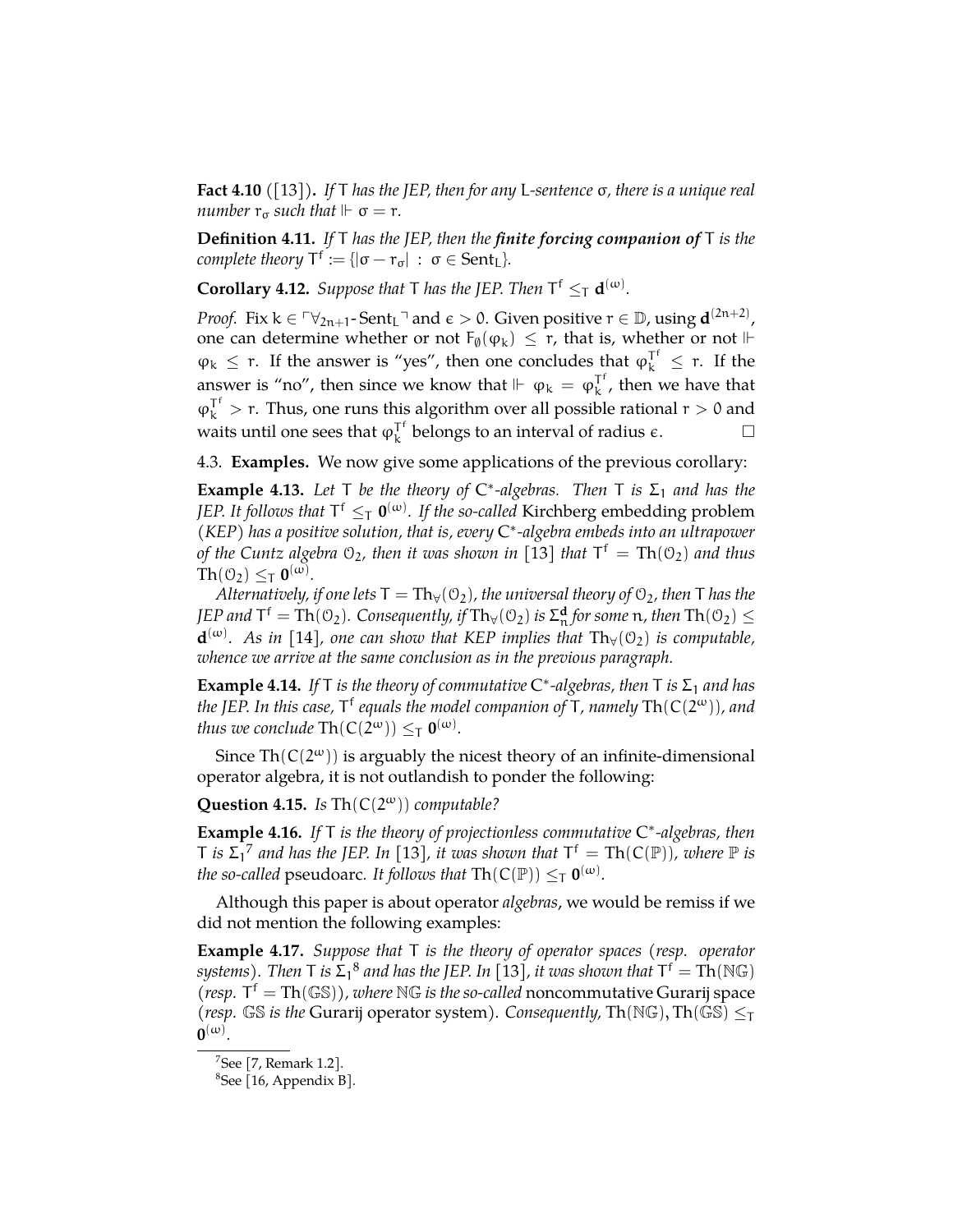4.4. **Musings on oracle computability of presentations of compiled structures.** In the previous subsection, we saw that having hyperarithmetic theory is an enforceable property. However, what about adding parameters?

First, we recall that a model A of T is **enforceable** if the property that the reduct of the compiled structure be isomorphic to A is an enforceable property.

**Proposition 4.18.** *Suppose that* T *has JEP. Then the following are equivalent:*

- (1) *There is an oracle* **d** *such that it is enforceable that the elementary diagram (with respect to some presentation) of the compiled structure is* **d***computable.*
- (2) *There is an oracle* **d** *such that it is enforceable that the compiled structure has a* **d***-computable presentation.*
- (3) *There is an enforceable model of* T*.*

*Proof.* The implications (1) implies (2) and (3) implies (1) are obvious. The implication (2) implies (3) follows from the so-called *Dichotomy Theorem* (see [\[13\]](#page-16-12)) and the fact that only countably many models of T can have a **d**-computable presentation for any given oracle **d**.

**Remark 4.19.** *At first glance, it seems that, given an oracle* **d***, one can use a diagonalization argument to prevent the compiled structure from having a* **d***-computable presentation. However, that strategy only prevents the "canonical" presentation of the compiled structure (that is, the one given in terms of the constants from* C*) from being* **d***-computable.*

**Remark 4.20.** *In the case of II*<sup>1</sup> *factors,* C ∗ *-algebras, and stably finite* C ∗ *-algebras, it is unknown if there is an enforceable model. However, in the case of II*1 *factors, we conjecture that having an enforceable model is equivalent to the truth of the Connes Embedding Problem (CEP). (In* [\[13\]](#page-16-12)*, it was shown that CEP is equivalent to the hyperfinite II*1 *factor itself being enforceable.) Recently, a purported proof of the failure of CEP has appeared* [\[19\]](#page-16-15)*. If this proof is correct and the aforementioned conjecture holds, then this would show that, given any oracle* **d***, it is not enforceable that the compiled II*<sup>1</sup> *factor have a* **d***-computable presentation.*

5. Degrees of theories of existentially closed models

Fix an L-theory T. We recall the following definition:

**Definition 5.1.** *The* L*-structure* A *is an existentially closed (e.c.) model of* T *if* A *is a model of* T *and for any*  $B \models T$  *with*  $A \subseteq B$  *and any existential*  $L_A$ -sentence, *one has*  $\varphi^A = \varphi^B$ .

There is a lot to say about e.c. operator algebras (see [\[9\]](#page-16-16) and [\[16\]](#page-16-14) for example). In this section, we are concerned with the complexity of  $\ulcorner Th(M)\urcorner$ for M an e.c. model of T. Our main result is the following, which is a continuous analog of a theorem of Simpson: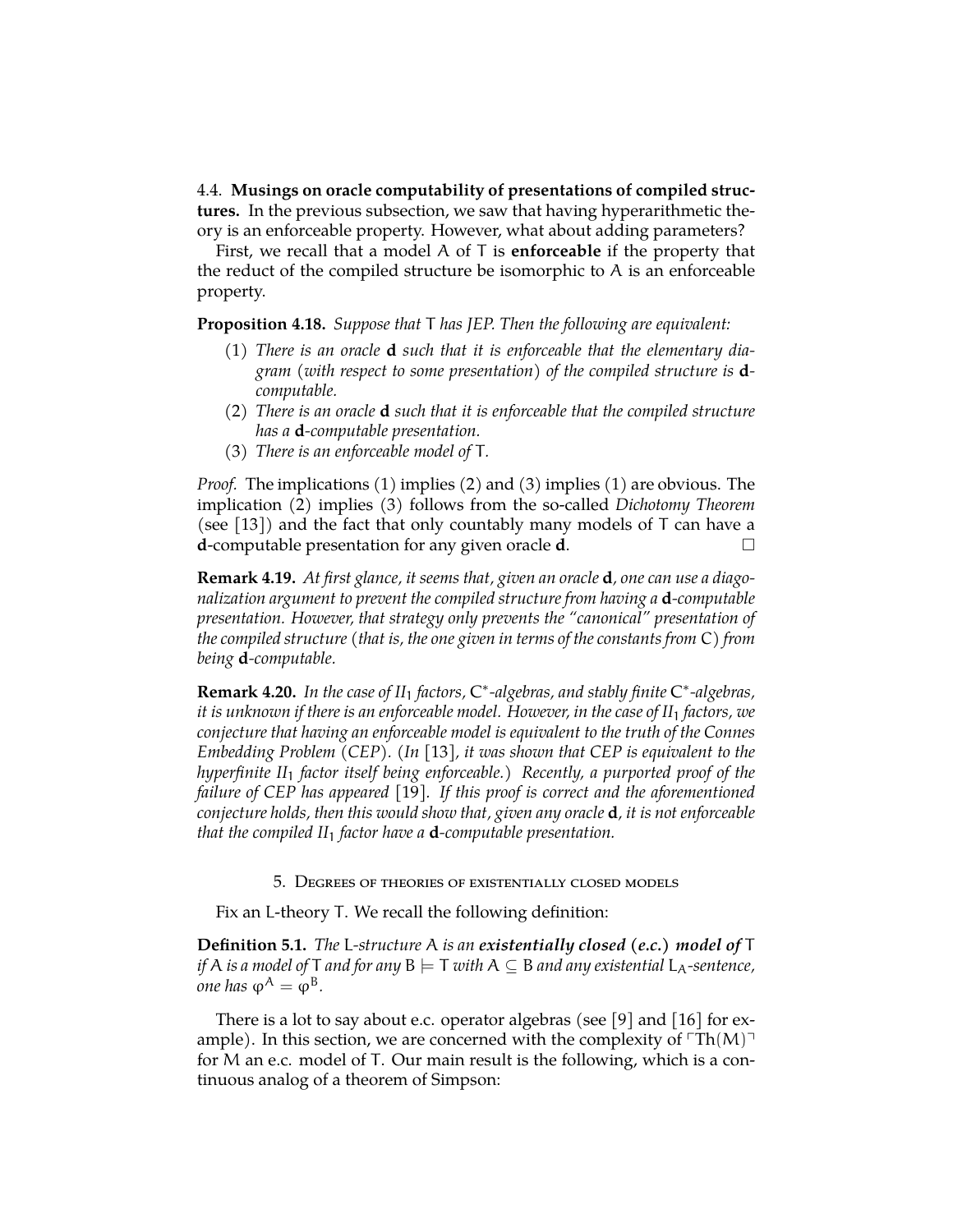<span id="page-14-0"></span>**Theorem 5.2.** *Suppose that*  $\Gamma\Gamma$  *is arithmetic. If there is an e.c. model* M *of*  $T_\forall$ *such that*  $\Gamma$ Th(M) $\Gamma$  *is not hyperarithmetic, then there are continuum many different theories of e.c. models of*  $T_{\forall}$ *.* 

Our approach follows [\[17,](#page-16-3) Chapter 7, Section 4]. For the rest of this section, we assume that  $TT\bar{q}$  is arithmetic.

The following definitions are taken from [\[2\]](#page-16-7):

**Definition 5.3.** Suppose T' is an L-theory. We say that T' is:

- (1) *maximal consistent if it is consistent and:*
	- (a) *if*  $\sigma \in \text{Sent}_L$  *is such that*  $\sigma 2^{-n} \in T'$  *for all*  $n$ *, then*  $\sigma \in T'$ *, and* (b) *for any two sentences*  $\sigma, \tau \in \text{Sent}_L$ *, either*  $\sigma - \tau \in \text{T}'$  *or*  $\tau - \sigma \in \text{T}'$ *.*
- (2) *Henkin if for every*  $\varphi(x) \in \text{Form}_L$ ,  $p, q \in \mathbb{D}$  *with*  $p < q$ , *there is a constant symbol* c *such that*  $min(sup_x \varphi(x) - q, p - \varphi(c)) \in T'.$

In the proof of the next lemma, we ask the reader to recall the definitions of the computable functions f and g from Lemma [2.2.](#page-4-0)

**Lemma 5.4.** *There is an arithmetic formula*  $\Phi_0(X)$  *such that, for*  $S \subseteq \mathbb{N}$ *, one has*  $\Phi_0(S)$  *iff*  $S = \top T'^{\top}$  for some maximal consistent Henkin L(C)-theory  $T'$  such that T<sup>∀</sup> ⊆ T 0 ∀ *.*

*Proof.* Consider the following formulae:

- $\Psi_1(X)$  is  $(\forall p)((\varphi_{\text{Sent}_{L(C)}}(p) \wedge (\forall n)\Phi_{\text{Theorem}}(X, f(p, n))) \rightarrow p \in X).$
- $\Psi_2(X)$  is  $(\forall p, q)(g(p, q) \in X \vee g(q, p) \in X)$ .
- $\Psi_3(X)$  is  $(\forall p)(\forall a, b \in \mathbb{D})(a < b \rightarrow (\exists n)(\ulcorner \min(\sup_{x} \varphi_p(x) b, a a))$  $\varphi_p(c_n)$ <sup> $\exists \in X$ </sup>).
- $\cdot \Psi_4(X)$  is  $(\forall p)(\varphi_{\forall}\text{-Sent}_L(p) \wedge \Phi_{\text{Theorem}}(\ulcorner T \urcorner, p)) \to p \in X$ .

Since  $TT$  is arithmetical, it follows that  $\Psi_4(X)$  is arithmetical, and thus

$$
\Phi_0(X):=\Phi_{Sent_{L(C)}}(X)\wedge Con(X)\wedge \bigwedge_{i=1}^4\Psi_i(X)
$$

is an arithmetical formula. It is clear that this  $\Phi_0$  is as desired.  $\Box$ 

As in classical logic, if  $T'$  is a maximal consistent Henkin theory, then there is a canonical model  $M_{T'} \models T'$  whose underlying universe is an appropriate quotient of the closed L-terms. We refer the reader to [\[2\]](#page-16-7) for more details. If  $\Phi_0(S)$  holds, say  $S = \Gamma T'^{\top}$  for some maximal consistent Henkin theory T', then we may write  $M_S$  instead of  $M_{T'}$ .

**Theorem 5.5.** *There is an arithmetic predicate*  $\Phi_1(X)$  *such that:* 

- (1) *If*  $\Phi_1(S)$  *holds, then*  $\Phi_0(S)$  *holds and the* L-reduct of M<sub>S</sub> *is an e.c. model of* T<sub>∀</sub>.
- (2) If M is a separable e.c. model of  $T_v$ , then there is S such that  $\Phi_1(S)$  holds *and*  $M \cong M_S$ .

*Proof.* Let  $Diag(p, X)$  be the formula

$$
\Phi_0(X)\wedge \phi_{qf_{L(C)}}(\mathfrak{p})\wedge \mathfrak{p}\in X.
$$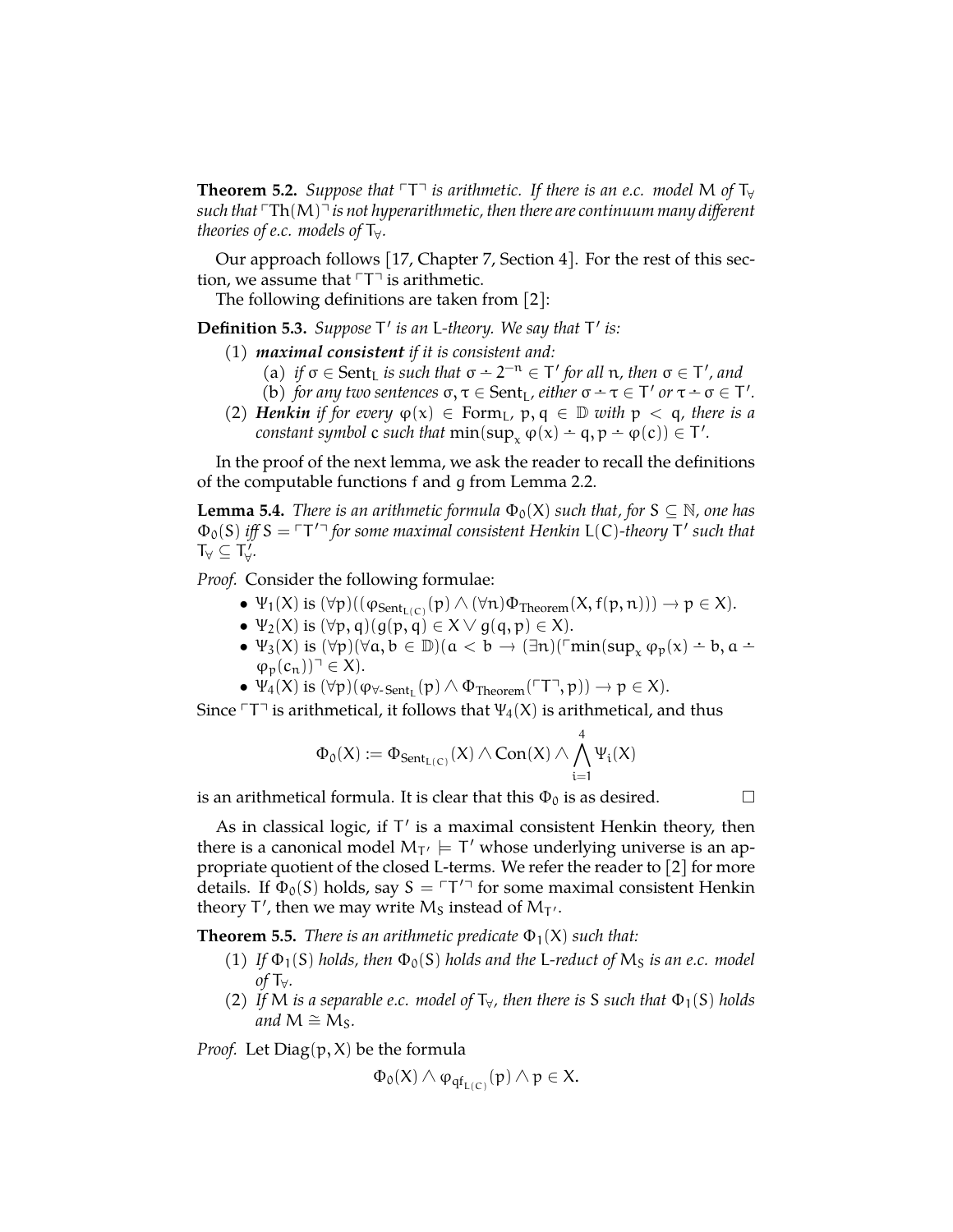Let Consist $(X, p)$  be the formula

 $\Phi_0(X) \wedge \phi_{\text{Sent}_{L(C)}}(\mathfrak{p}) \wedge \text{Con}(\ulcorner \mathsf{T}_{\forall} \urcorner \cup \{\phi_{\mathfrak{p}}\} \cup \{\mathfrak{i} \: : \: \text{Diag}(\mathfrak{i}, X)\}).$ 

Since  $\ulcorner\top\urcorner$  is arithmetic, so is  $\ulcorner\top_{\forall}\urcorner$ , and thus so is Consist(X, p). Let  $\Psi_5(X)$  be

 $\forall \mathfrak{p}((\text{Consist}(X, \mathfrak{p}) \land \varphi_{\exists\text{-}Sent_{L(C)}}(\mathfrak{p})) \to \mathfrak{p} \in X).$ 

Finally, set  $\Phi_1(X) := \Phi_0(X) \wedge \Psi_5(X)$ . If  $\Phi_1(S)$  holds, then M<sub>S</sub> is clearly an e.c. model of T $_{\forall}$ . Conversely, suppose that M is a separable e.c. model of T $_{\forall}$ . Let A be a countable dense subset of A closed under the function symbols and let  $M_A$  be the expansion of M to an  $L(C)$ -structure in the obvious way. It is clear that  $Th(M_A)$  is a maximal consistent Henkin theory. Let S :=  $\Gamma$ Th( $M_A$ ) $\Gamma$ . Since  $M_S \cong M_A$ , we have that  $\Phi_1(S)$  holds.  $\Box$ 

<span id="page-15-0"></span>**Corollary 5.6.**  $\{ \lceil \text{Th}(M) \rceil : M \text{ is an } e.c. \text{ model of } T \} \text{ is a } \Sigma_1^1 \text{ subset of } \mathcal{P}(\mathbb{N}).$ 

*Proof.* Let  $\Phi_2(X) := \exists Y(\Phi_1(Y) \land \forall p(p \in X \leftrightarrow (p \in Y \land \varphi_{Sent}(p)))$ . Then  $\Phi_2$  is a  $\Sigma_1^1$  formula and defines the set in question. is a  $\Sigma_1^1$  formula and defines the set in question.

The following can be found in [\[1,](#page-16-17) Theorem IV.4.1.]:

<span id="page-15-1"></span>**Fact 5.7.** If  $X \subseteq \mathcal{P}(\mathbb{N})$  is a  $\Sigma_1^1$ -definable set and contains a nonhyperarithmetic set, *then*  $|X| = 2^{\aleph_0}$ .

Theorem [5.2](#page-14-0) follows immediately from Corollary [5.6](#page-15-0) and Fact [5.7.](#page-15-1)

At present, it is not known whether or not there are even two distinct theories of e.c. C\*-algebras or two distinct theories of e.c. tracial von Neumann algebras. Although we will not go into the definition here, there is a special kind of e.c. model called a *finitely generic* model (see [\[13\]](#page-16-12) for the precise definition). If M is finitely generic, then  $T^f = Th(M)$ , whence is hyperarithmetic if T is hyperarithmetic. Clearly, if we can find an e.c. C ∗ algebra (or tracial von Neumann algebra) with non-hypearithmetic theory, then its theory must differ from that of the finitely generic algebra. The previous corollary says that in fact one would obtain continuum many different theories of e.c. algebras.

In the case of groups, full second-order arithmetic Turing reduces to the theory of so-called *infinitely generic* groups (see, e.g. [\[18,](#page-16-18) Section 5.3, Exercise 14]), giving one way to prove that there are continuum many theories of e.c. groups.

**Conjecture 5.8.** *Second-order arithmetic Turing reduces to both the theory of infinitely generic* C ∗ *-algebras and the theory of infinitely generic tracial von Neumann algebras.*

If one restricts to so-called *embeddable* tracial von Neumann algebras, that is, those that embed into an ultrapower of  $\mathcal{R}$ , then  $T^f = Th(\mathcal{R})$ . If the previous conjecture held for this class as well, then this would show that  $Th(\mathcal{R})$ is not the theory of infinitely generic embeddable tracial von Neumann algebras, something that was erroneously claimed in [\[9\]](#page-16-16).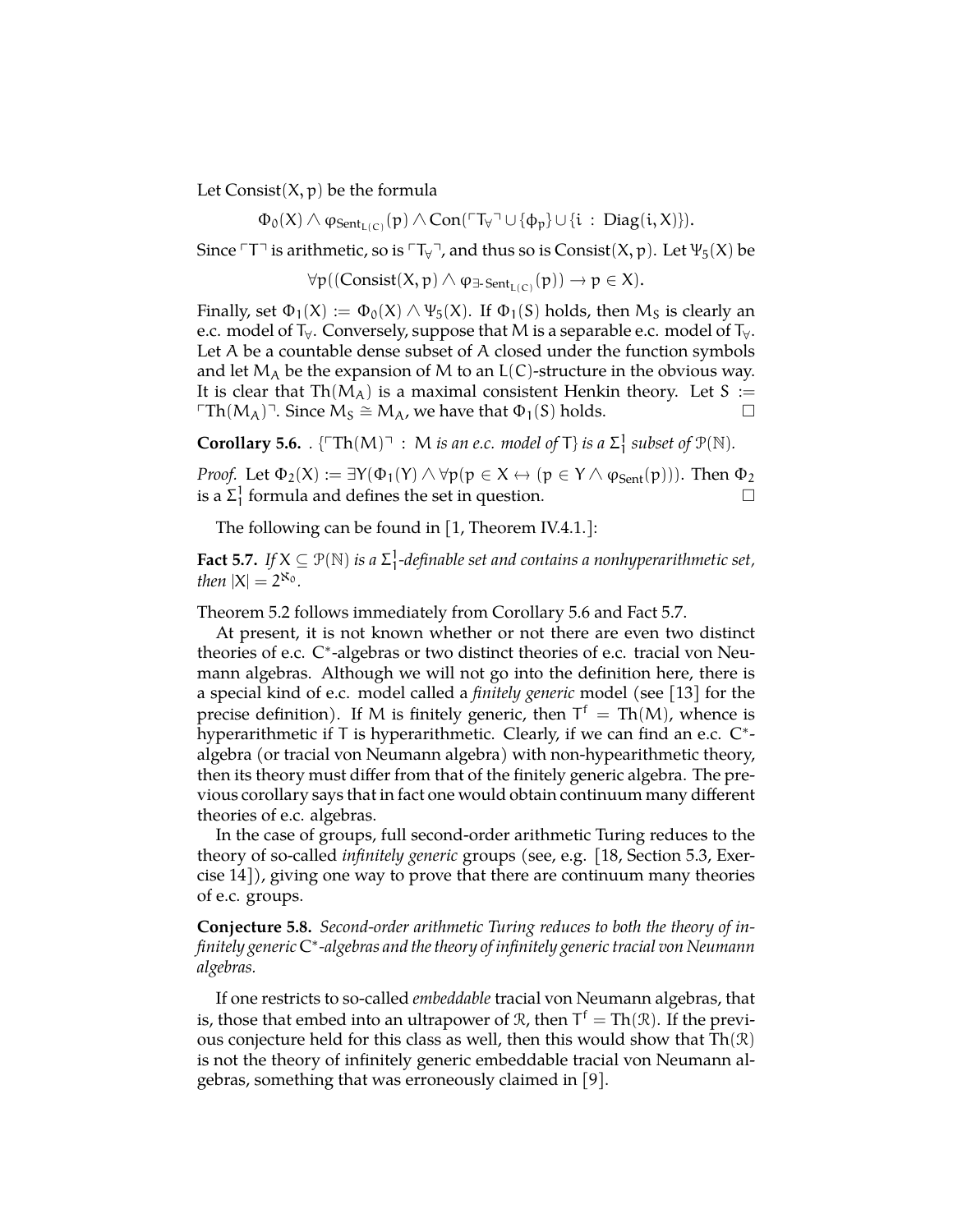Tangentially related to this discussion, we recall that first-order arithmetic Turing reduces to the theory of any e.c. group [\[18,](#page-16-18) Section 3.3, Exercise 8]. This leads us to:

**Conjecture 5.9.** *First-order arithmetic Turing reduces to the theory of any (embeddable) e.c. II*1 *factor.*

If the previous conjecture is true, then since  $\Re$  is an e.c. embeddable fac-tor (see [\[9\]](#page-16-16)), one would have that  $Th(\mathcal{R})$  is Turing-equivalent to first-order arithmetic, whence the upper bound from Section 3 would be sharp.

In [\[9,](#page-16-16) Question 2.5], it was asked whether or not Th $(\mathcal{R})$  is  $\forall \exists$ -axiomatizable. By Theorem [3.4](#page-7-2) above, if Th( $\mathcal{R}$ ) were  $\forall$ <sub>n</sub>-axiomatizable, then Th( $\mathcal{R}$ ) would be arithmetic. Consequently, if the previous conjecture were true, one would have that  $Th(\mathcal{R})$  does not admit any quantifier simplification.

#### **REFERENCES**

- <span id="page-16-17"></span>[1] J. Barwise, *Admissible sets and structures*, Springer-Verlag.
- <span id="page-16-7"></span>[2] I. Ben Yaacov and A. P. Pederson, *A proof of completeness for continuous first-order logic*, Journal of Symbolic Logic **75** (2010), 168-190.
- <span id="page-16-0"></span>[3] R. Boutonnet, I. Chifan, and A. Ioana, *II*<sup>1</sup> *factors with nonisomorphic ultrapowers*, Duke Math. J. **166** (2017), 2023-2051.
- <span id="page-16-8"></span>[4] T. Brown and T. H. McNicholl, *Analytic computable structure theory and* L p *-spaces part 2*, To appear in Archive for Mathematical Logic.
- <span id="page-16-1"></span>[5] C. Cambrud, I. Goldbring, and T. H. McNicholl, *Computational versus syntactic complexity in continuous logic*, manuscript in preparation.
- <span id="page-16-9"></span>[6] J. Clanin, T. H. McNicholl, and D.M. Stull, *Analytic computable structure theory and* L p *spaces*, Fundamenta Mathematicae **244** (2019), 255-285.
- <span id="page-16-13"></span>[7] C. Eagle, I. Goldbring, and A. Vignati, *The pseudoarc is a co-existentially closed continuum*, Topology and its applications **207** (2016), 1-9.
- <span id="page-16-5"></span>[8] H. Enderton, *Computability theory: an introduction to recursion theory*, Elsevier/Academic Press, Amsterdam (2011).
- <span id="page-16-16"></span>[9] I. Farah, I. Goldbring, B. Hart, and D. Sherman, *Existentially closed II*<sup>1</sup> *factors*, Fundamenta Mathematicae **233** (2016), 173-196.
- <span id="page-16-4"></span>[10] I. Farah, B. Hart, M. Lupini, L. Robert, A. Tikuisis, A. Vignati, and W. Winter, *Model theory of nuclear* C ∗ *–algebras*, to appear in Memoirs of the Amer. Math. Soc.
- <span id="page-16-6"></span>[11] J. Franklin and T. McNicholl, *Degress of and lowness for isometric isomorphism*, arXiv 1911.05899.
- <span id="page-16-2"></span>[12] T. Fritz, T. Netzer, and A. Thom, *Can you compute the operator norm?*, Proceedings of the AMS **142** (2014), 4265-4276.
- <span id="page-16-12"></span>[13] I. Goldbring, *Enforceable operator algebras*, to appear in the Journal of the Institute of Mathematics of Jussieu.
- <span id="page-16-10"></span>[14] I. Goldbring and B. Hart, *A computability-theoretic reformulation of the Connes Embedding Problem*, Bulletin of Symbolic Logic **22** (2016), 238-248.
- <span id="page-16-11"></span>[15] I. Goldbring and B. Hart, *The universal theory of the hyperfinite II*<sup>1</sup> *factor is not computable*, manuscript in preparation.
- <span id="page-16-14"></span>[16] I. Goldbring and T. Sinclair, *On Kirchberg's embedding problem*, Journal of Functional Analysis **269** (2015), 155-198.
- <span id="page-16-3"></span>[17] J. Hirschfeld and W. H. Wheeler, *Forcing, arithmetic, and division rings*, Lectures Notes in Mathematics **454** (1975).
- <span id="page-16-18"></span>[18] W. Hodges, *Building models by games*, Dover publications (2006).
- <span id="page-16-15"></span>[19] Z. Ji, A. Natarajan, T. Vidick, J. Wright, and H. Yuen, *MIP*<sup>∗</sup> =*RE*, arxiv 2001.04383.